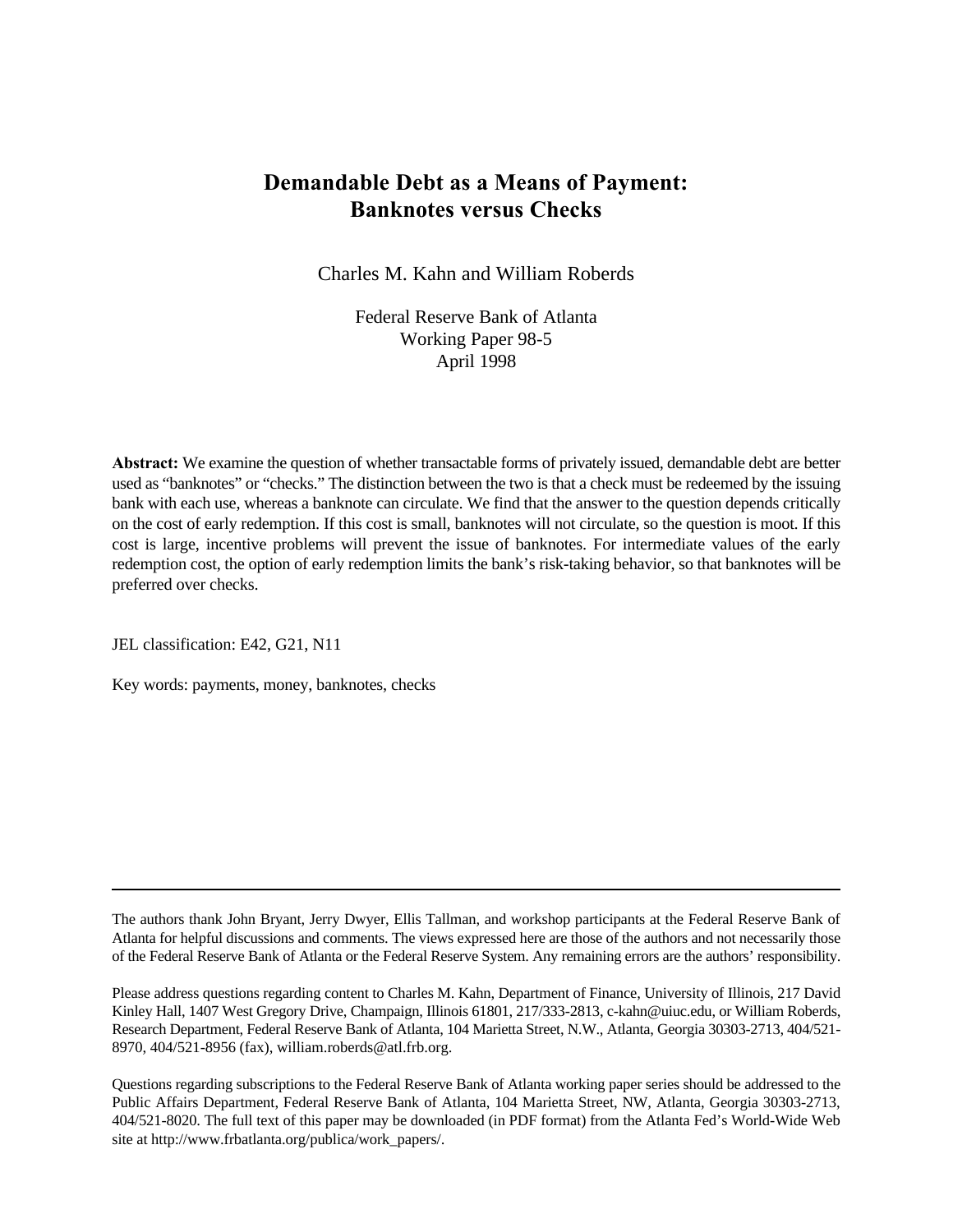#### **Demandable Debt as a Means of Payment: Banknotes versus Checks**

Marketplace transactions generally take place using one of two types of payments media. The first type of consists of government-issued currency or coin, while the second type consists of privately issued debt. This paper is concerned with the design of the second type of payments medium. Examples of this type of payments medium include privately issued banknotes, checks drawn on bank deposits, credit and debit cards, and more recently, stored-value cards and "electronic cash."

Transactable debt has historically been issued in the form of demandable debt by banks or bank-like intermediaries. Several researchers (e.g., Calomiris and Kahn (1991), Flannery (1994)) have shown that the issue of demandable debt by banks has desirable incentive effects. Specifically, demandable debt can limit the incentive of bank owners or managers to abscond with bank assets after a negative shock to its net worth (Calomiris and Kahn), or to incorporate excessively risky assets into the bank's investment portfolio (Flannery).

Calomiris and Kahn (1994, 508-509) also argue that the demandable nature of bank debt makes it a natural choice as a "liquid" transactions medium, since demandability reduces uncertainty about the market value of the debt. The liquidity of the debt may carry with it the potential for its own destruction, however, since the use of debt as a circulating medium of exchange can degrade the benefits imparted by its demandable character. The more easily the debt can be passed to another participant in the market, the less the incentive for monitoring by the original debtholders (see Maug (1998) or Kahn and Winton (1998) for explorations of this idea in corporate finance settings).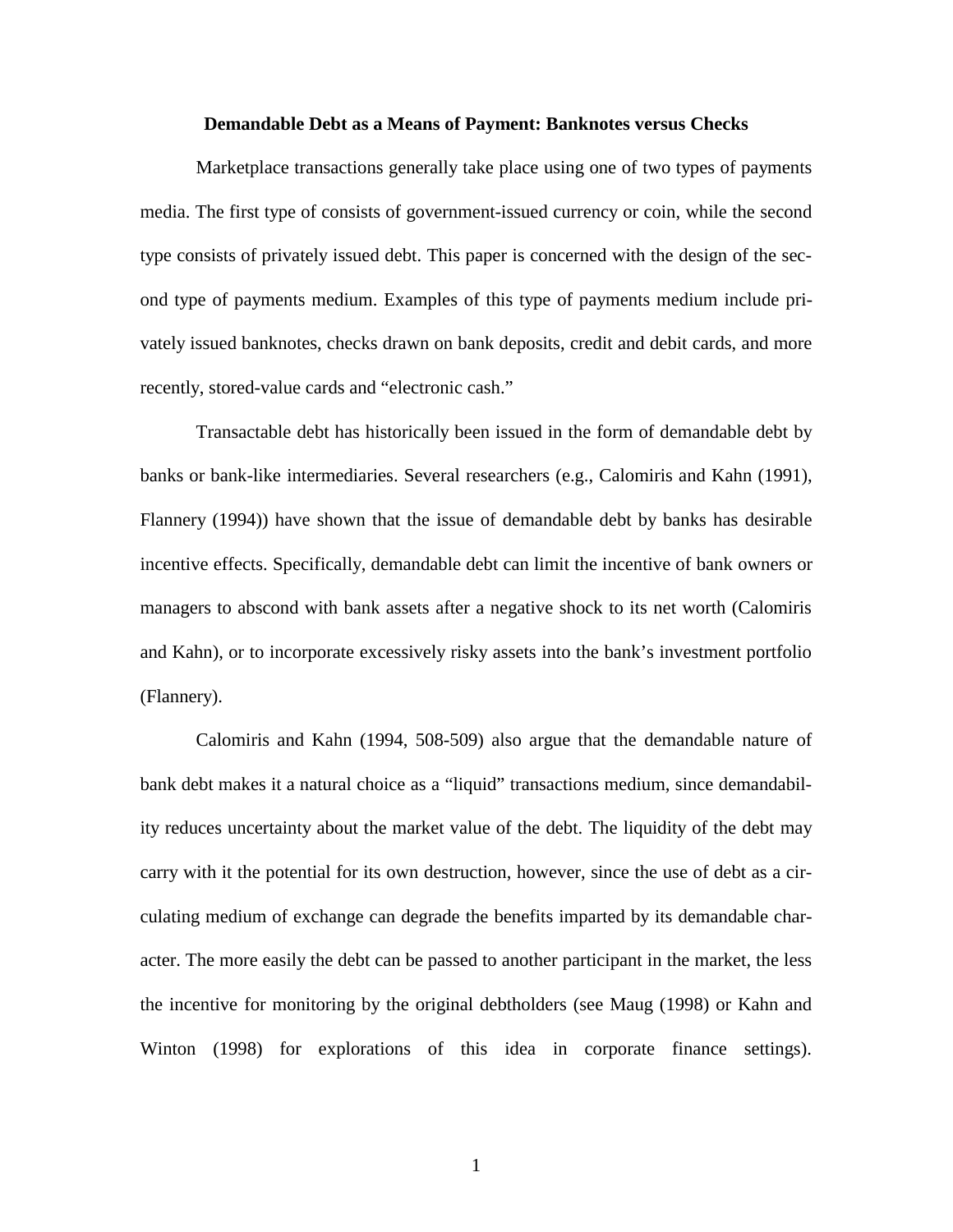According to White (1995), this problem was associated with circulating banknotes as early as the eighteenth century (see e.g., Smith  $(19941 1776, 351-52)$ ). A succinct description of the problem is provided by Thornton ([1962] 1802, 179-80):

A certain degree of currency being thus given to inferior paper, even the man who doubts the ultimate solvency of the issuer is disposed to take it, for the time during which he intends to detain it is very short, and his responsibility will cease almost as soon as he shall have parted with it.

Historically, there have been two institutional/ regulatory responses to this dilemma. The first response has been to prohibit circulation of bank debt by mandating "redemption," i.e., clearing and settlement, of transactable bank debt with each transaction, which essentially forces monitoring to occur with each payment. Payments media that require clearing and settlement traditionally include checks, credit and debit cards, as well as certain stored-value cards which require clearing and settlement with every transaction (e.g., those issued by Visa). The other response has been to allow bank debt to circulate, but only under certain legal restrictions. Examples of circulating payments media include privately issued banknotes and stored-value cards that do not require clearing and settlement with every transaction (e.g., those issued by the Mondex consortium).<sup>1</sup>

White (1995) surveys the early history of legal restrictions on the private issue of banknotes in the U.S., and finds that two restrictions were placed on banknote issuers in virtually all jurisdictions: (1) notes were required to be demandable at par value, and (2) notes below a minimum denomination were prohibited. These restrictions were eventually augmented by state laws requiring banknotes to be backed by certain types of assets. During the Civil War, the U.S. government passed legislation that essentially forced all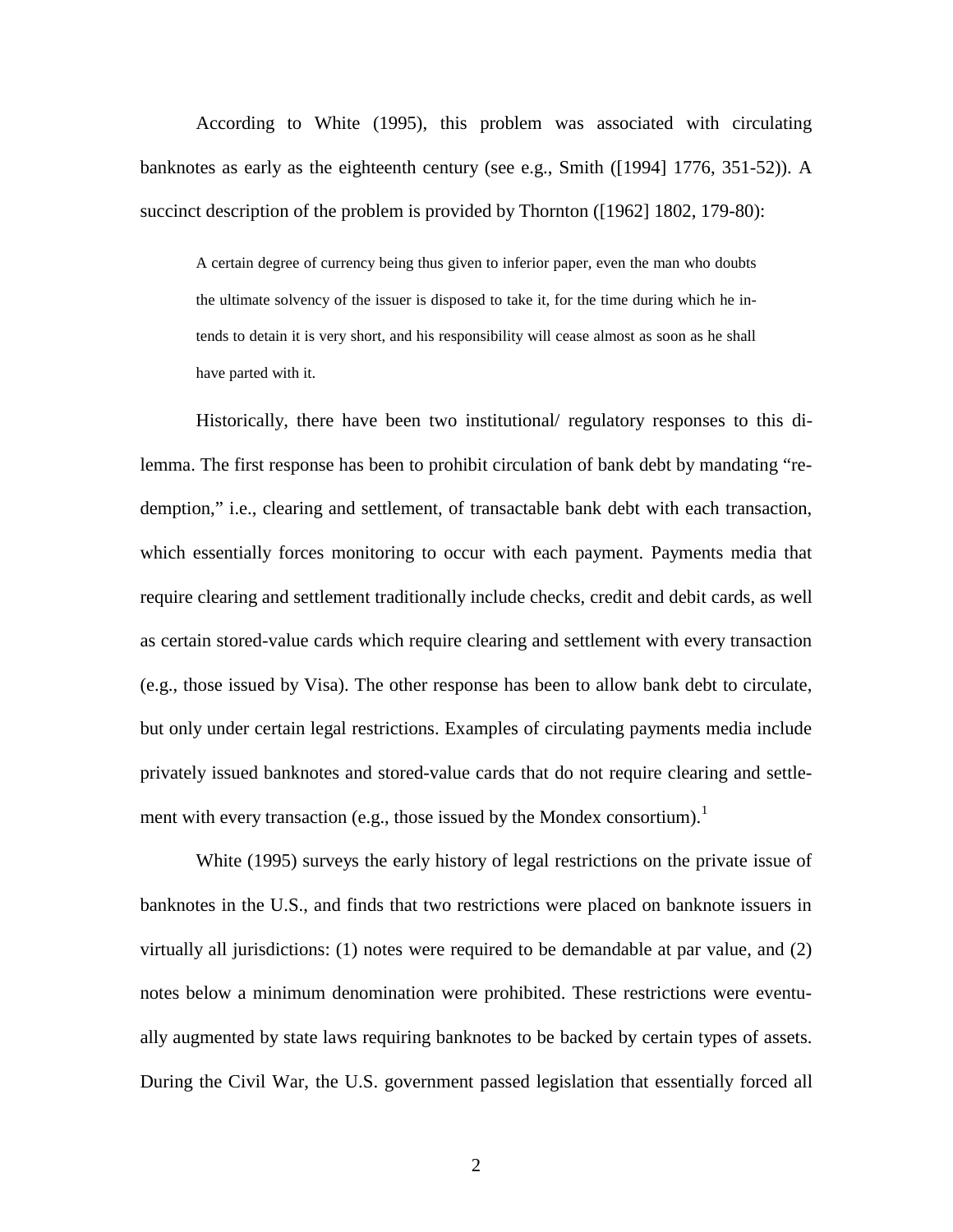privately issued banknotes to be backed by U.S. government bonds (see e.g., Friedman and Schwartz (1963, 20-3) or Champ, Wallace, and Weber (1994)).<sup>2</sup>

In this paper, we investigate the design of transactable bank debt using a formal model that incorporates the incentive problem described above. Specifically, we are interested in the following questions. First, when is it desirable to require clearing and settlement of the debt with each transaction—when do "checks" dominate "banknotes" or vice versa? Second, are restrictions (1) and (2) desirable for circulating payments media such as banknotes? Third, is it desirable to require that circulating payments media be backed by specific types of assets?

We investigate these questions using a variant of the banking model proposed by Calomiris and Kahn (1991). In our model, there are three agents: a consumer, a bank, and a merchant. Time is discrete and divided into three periods (*t*=0,1,2). The consumer is endowed in the period zero with an investment good that she deposits with the bank in return for a debt claim on the bank. She uses the debt claim to purchase a consumption good from the merchant in period one. The bank allocates the consumer's endowment between two investment projects whose outcomes are realized in period two. The first project has a positive expected net present value; the second has a negative expected NPV, but offers a higher payoff to the bank. We consider two arrangements under which the consumer's debt claim may be transferred to the merchant as a means of payment. We argue that these arrangements correspond to the use of checkable bank deposits and the use of banknotes.

Two types of contracting environments are examined. In the first environment, the consumer and the bank can write a complete, binding contract, which specifies both the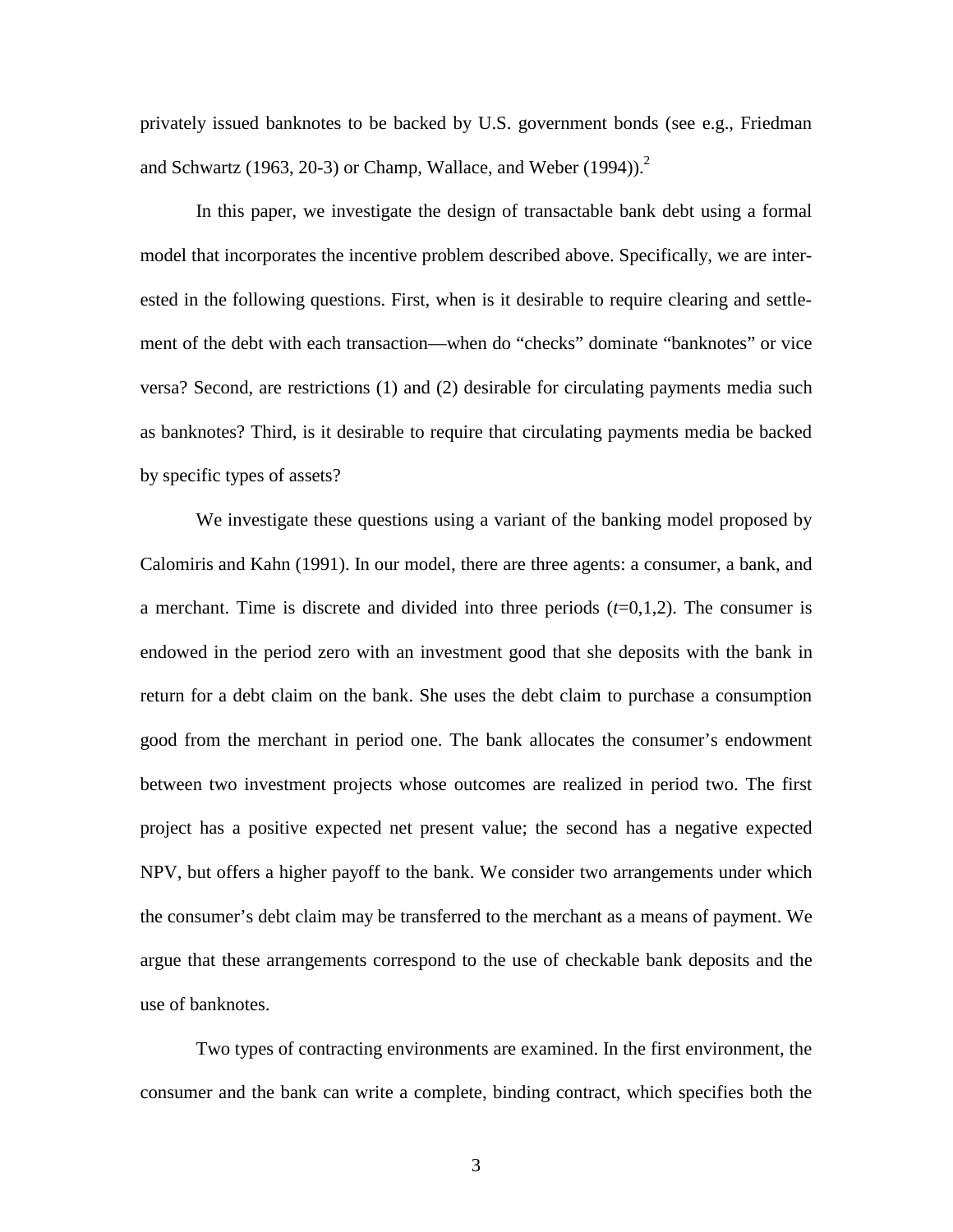face value of the bank's indebtedness to the consumer and the bank's portfolio allocation. In the second environment, binding contracts can only specify the face value of the debt and not the portfolio allocation. The consumer can (costlessly) observe the bank's portfolio allocation after the fact, however, and has the option of redeeming her debt claim in period one, thereby forcing the bank into early liquidation. In order to exercise this redemption option, a small but positive cost must be incurred.

Our results are as follows. If complete contracting is possible, then payment by banknote always dominates payment by check. It can further be shown that in this environment the optimal face value of the banknote will be less than "par." In the incomplete contracting environment, the desirability of checks vis-à-vis banknotes depends critically on the costs of early redemption. If the cost of early redemption is sufficiently small, then banknotes will always be redeemed early, so banknotes and checks are equivalent arrangements. If the cost of early redemption is sufficiently large, then payment by check will be the only possible arrangement, as the incentive problems associated with the banknote arrangement become too severe. Finally, for intermediate values of the early redemption costs, payment by banknote will dominate payment by check.

We are also able to show that the restrictions (1) and (2) above are supported by the banknote arrangement in the incomplete contracting environment. Regarding restriction (1), we find that he only feasible face value for banknotes is par value as defined below. Regarding restriction (2), our results support a minimum denomination restriction in the sense that banknote contracts are not feasible if the cost of early redemption is too large relative to the face value of the note.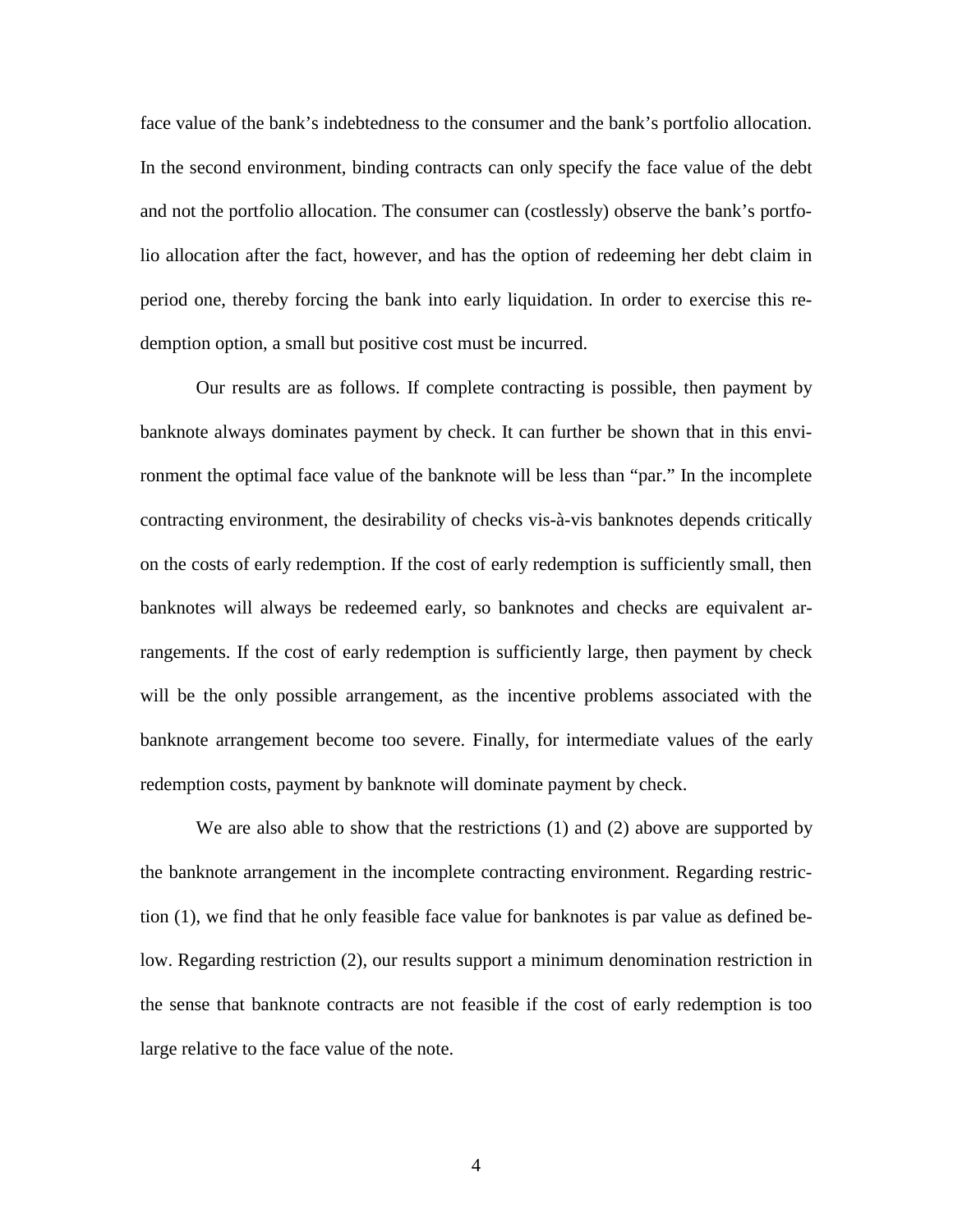Finally, it is straightforward to show that in cases where the banknote arrangement dominates under incomplete contracting, it is a purely second-best arrangement. The inability of the bank and the consumer to write binding contracts on the bank's portfolio allocation induces the bank to substitute less productive assets for productive ones, and thus carries with it a positive welfare cost. Hence, when demandable debt is issued in circulating form (as banknotes) there is some potential for welfare improvement by placing a priori restrictions on the bank's scope for asset substitution, even in cases where such restrictions would be unnecessary if the demandable debt were used to create checkable deposits. Our results for the complete contracting case show that such restrictions may be incompatible with par valuation of banknotes, however.

## **I. The Environment**

A consumer, a merchant, and a bank each live for three periods. For simplicity, all agents are risk-neutral and there is no time discounting. The consumer and the merchant are each endowed with one unit of their respective endowment goods. The consumer wishes to consume the merchant's endowment good in period  $t=1$ , i.e., the consumer is "impatient" in the sense of Diamond and Dybvig (1983). The merchant is "patient" and is willing to wait until period *t=*2 to consume. The merchant is also willing to exchange his endowment good for desirable goods, or fairly priced claims on future goods. The merchant does not value the consumer's endowment good, so there is no "double coincidence of wants" and hence no scope for barter between the two. For a transaction to occur, the use of a payments technology is required.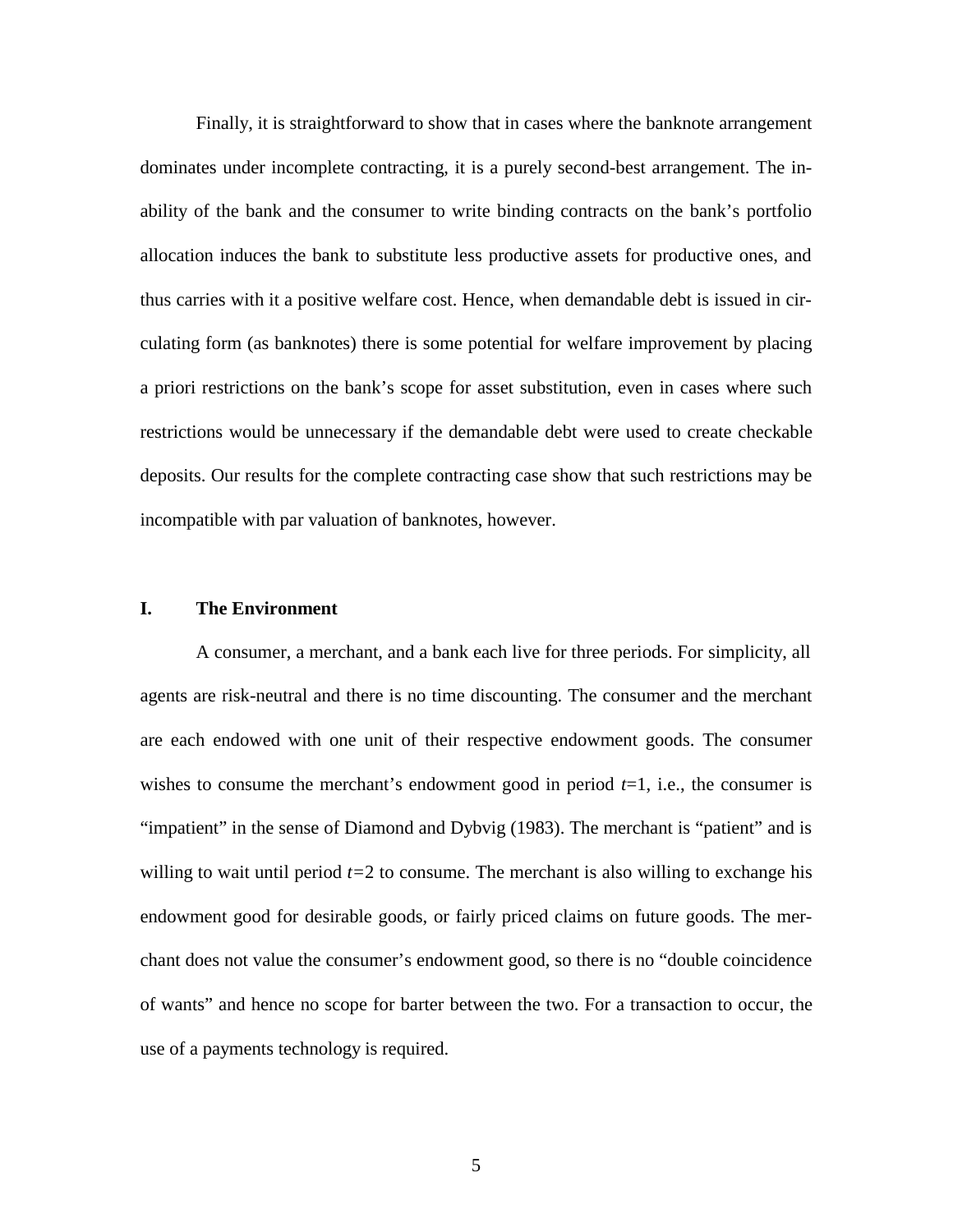We suppose that one payments technology is available by default. Using this "storage" technology, the consumer can transform her one unit of endowment into *S* units of a good valued by the merchant. One could imagine this technology deriving from the consumer's trading her endowment for government-issued currency or specie, but the details of this technology are outside our model.<sup>3</sup> For algebraic convenience we set S=1.<sup>4</sup>

The consumer and the merchant can also make payment arrangements with a third party known as a *bank*. The bank has no endowment good but owns two production technologies that use the consumer's endowment good as input at *t*=0, and produce as output at *t=*2 a good that is valued by the merchant. In return for the use of her endowment good, the bank issues to the consumer a debt claim on its period two production that can be used to purchase the merchant's endowment good in period one.

To model the incentive problems resulting from such arrangements, the distribution of returns from the investments must allow for at least three outcomes  $T_i$ , where

$$
T_3 > T_2 > T_1 \tag{1}
$$

For convenience we set  $T_1 = 0$ . We also require

$$
T_3 > 1 > T_2 \tag{2}
$$

The incentive problem studied below derives from the bank's ability to privately allocate the consumer's endowment between two types of investment projects. A type *H* or "high-effort" project has positive expected net present value, but has a lower probability of success than a "low-effort" or type *L* project, i.e.,

$$
p_3^H T_3 + p_2^H T_2 > 1 > p_3^L T_3 + p_2^L T_2 \tag{3}
$$

$$
p_3^L > p_3^H \tag{4}
$$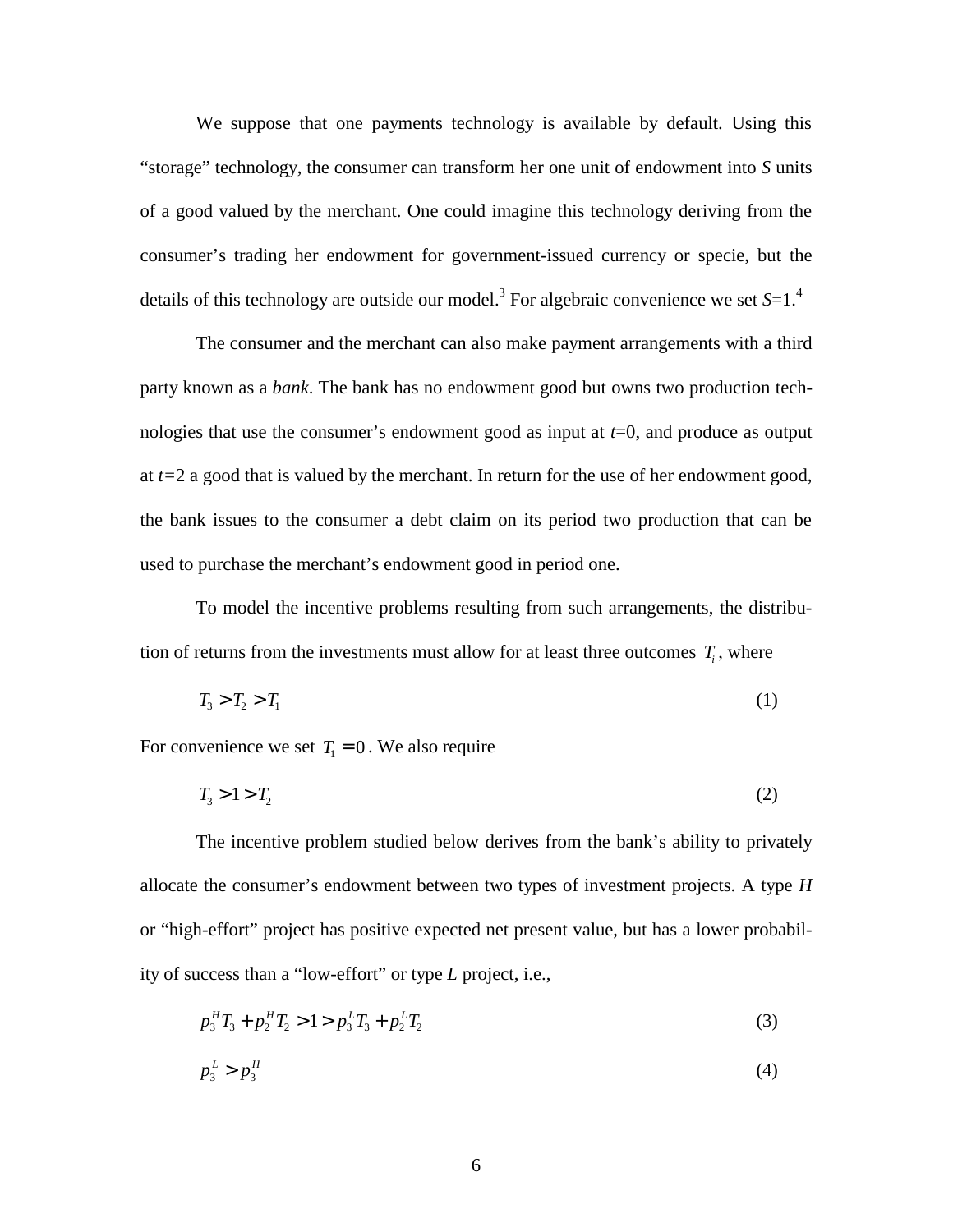where  $p_i^J$  equals the probability of the *i*th outcome, *i*=2,3, for project *J*, *J*=*H*,*L*. It must also be possible for the low effort project to completely fail, i.e., we require that

$$
p_2^L + p_3^L < 1 \tag{5}
$$

The bank will choose a proportion  $\varepsilon$  of the consumer's endowment that will be invested in the type *H* project, with the remainder going into the type *L* project. Let the random variable  $V(\varepsilon)$  denote the period 2 value of the bank's portfolio, so that its expected value is given by

$$
EV(\varepsilon) = p_3(\varepsilon)T_3 + p_2(\varepsilon)T_2
$$
\n<sup>(6)</sup>

where

$$
p_3(\varepsilon) = \varepsilon p_3^H + (1 - \varepsilon) p_3^L \tag{7}
$$

$$
p_2(\varepsilon) = \varepsilon p_2^H + (1 - \varepsilon) p_2^L \tag{8}
$$

The bank's choice of  $\varepsilon$  is made privately in period zero, and is costlessly observed by the consumer after the fact, i.e., in period one.<sup>5</sup>

Two types of contracting environments are examined below. In the first environment, the consumer and the bank can write a complete, binding contract, which specifies the face value of the bank's indebtedness to the consumer, the bank's portfolio allocation, and the rules for transferring the consumer's claim on the bank to the merchant. In the second environment, a binding contract can only specify the face value of the debt and the rules for transferring the debt, but not the bank's portfolio allocation. The consumer has the option of redeeming her debt claim in period one, thereby forcing the bank into early liquidation. In order to exercise this redemption option, the consumer bears a small fixed cost  $Λ>0$ .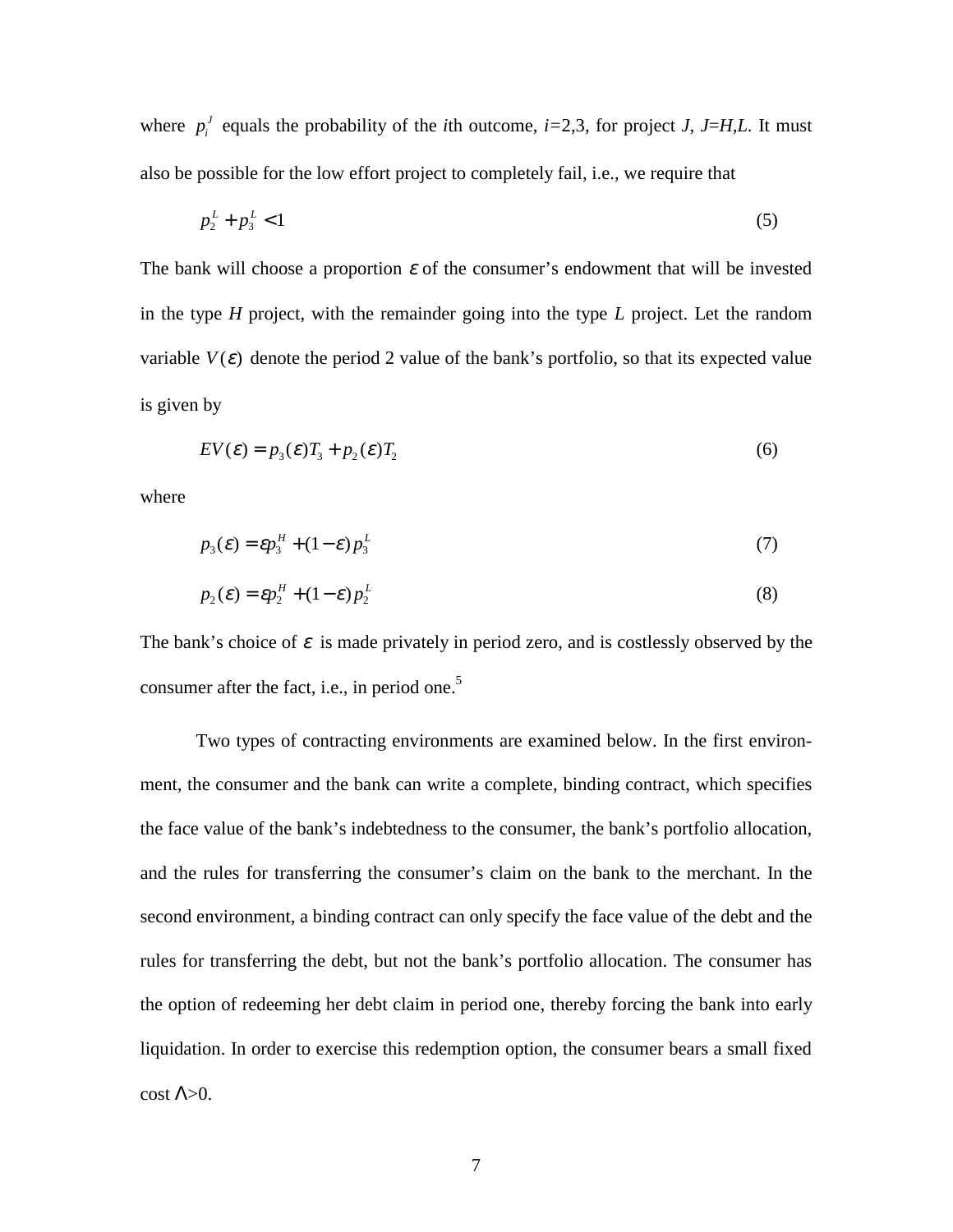#### **II. Payment Arrangements**

### *II.A. Checks*

We consider two types of arrangements under which the consumer's debt claim may be used as a means of payment. Under the first arrangement, which we call payment by *check*, the consumer assigns her debt claim to the merchant in the second period.<sup>6</sup> Since a check cannot circulate, this claim is of no value unless it is immediately presented to the bank for clearing and settlement. This restriction forces early liquidation of the bank's portfolio, and necessarily incurs the costs associated with early redemption. If the face value of the debt issued by the bank is *F*, then the value of a checkable deposit to the consumer is (assuming asset liquidation takes place at fair value)<sup>7</sup>

$$
\min\{F, EV(\varepsilon)\} - \Lambda \tag{9}
$$

The profit to the bank under the check arrangement is

$$
\max\{EV(\varepsilon) - F, 0\} \tag{10}
$$

In order to maximize profits under the check arrangement, the bank will choose a face value of the consumer's debt *F* and a portfolio decision  $\varepsilon$  so as to maximize (10), subject to the constraint that the consumer's utility must at least equal that of storage, i.e.

$$
\min\{F, EV(\varepsilon)\} - \Lambda \ge 1\tag{11}
$$

Note that the check arrangement is only feasible when early redemption costs do not exceed the highest possible expected NPV of the bank's portfolio, i.e., when  $\Lambda \leq EV(1) - 1$ . We describe the bank's behavior under the check arrangement in the following proposition.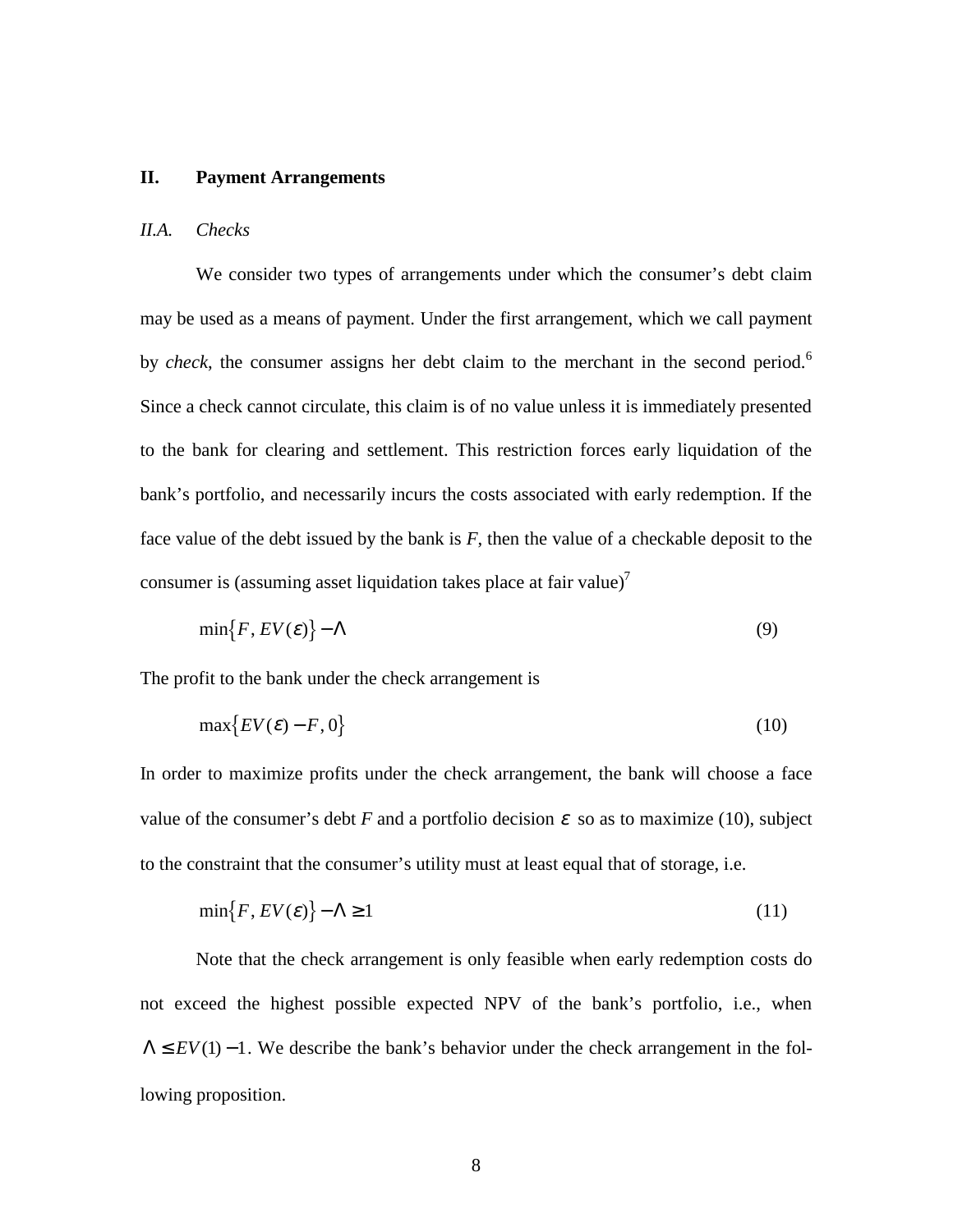*Proposition 1. Suppose that*  $\Lambda \leq EV(1) - 1$ . *Under the check arrangement, the bank will invest its portfolio entirely in the high effort project, i.e., it will choose*  $\varepsilon = 1$ *. The face value of the debt issued to the consumer will be given by*  $F = 1 + \Lambda$ *.* 

*Proof:* Note that for any value of *F*, bank profits (10) are maximized by choosing the portfolio with the highest expected NPV, i.e., choosing  $\varepsilon = 1$ . Evaluating (11) at equality then implies  $F = 1 + \Lambda$ .

#### Q.E.D.

In words, Proposition 1 says that under the check arrangement, the bank will not be tempted to shift its portfolio into the lower-yielding, higher-risk asset. The check arrangement commits the consumer (via the merchant) to early (period one) monitoring of the bank, which forces the bank to invest only in the higher-yielding, lower-risk asset. Under the check arrangement, it is irrelevant whether the bank and the consumer can contract on the bank's portfolio choice, since the bank always ends up choosing the most desirable portfolio, from the consumer's perspective.

#### *II.B. Banknotes under complete contracting*

If the early redemption cost  $\Lambda$  is large enough, then it is easy to show that the bank and the consumer will want to consider other payment arrangements besides payment by check. Suppose that  $\Lambda$  is sufficiently large that the expected value of the consumer's check in period two would exceed its value under early redemption, i.e.,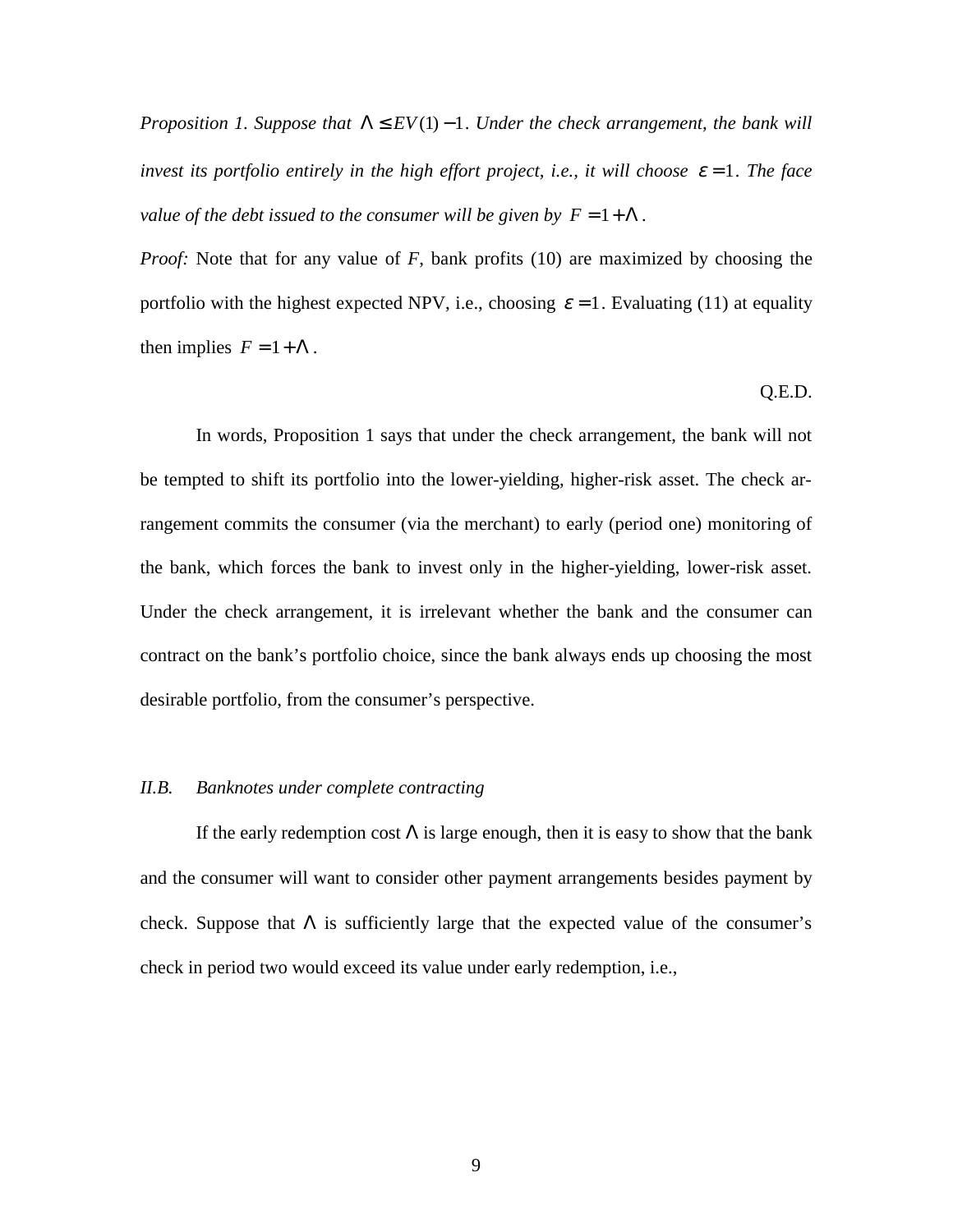$$
\min\{1+\Lambda, EV(1)\} - \Lambda < E \min\{1+\Lambda, V(1)\}\
$$
\n
$$
\Leftrightarrow
$$
\n
$$
1 < p_3^H (1+\Lambda) + p_2^H T_2
$$
\n
$$
\Leftrightarrow
$$
\n
$$
\Lambda > \underline{\Lambda} \equiv \frac{1 - p_2^H T_2 - p_3^H}{p_3^H}
$$
\n
$$
(12)
$$

In view of inequality (12), we now consider a payment arrangement that corresponds to the issue of banknotes. Under payment by *banknote*, the consumer again assigns her debt claim to the merchant in the second period. Since the banknote is allowed to circulate, the merchant has the option of either redeeming the banknote in period one (at a cost), or avoiding the costs of early redemption by holding the note until period two. $8$ <sup>9</sup> We initially consider the banknote arrangement in an environment where the consumer and the bank may write a binding contract in period zero, that specifies both the face value of the bank's indebtedness *F* and the bank's portfolio allocation  $\varepsilon$ <sup>10</sup> In such an environment, the consumer and the bank will clearly wish to avoid the costs associated with early redemption of the note. If the consumer transfers the note to the merchant and the merchant holds it until the second period, the bank's expected profit will be

$$
E \max\{V(\varepsilon) - F, 0\} = p_3(\varepsilon)(T_3 - F) \tag{13}
$$

The expected utility of the consumer will equal the value of the banknote to the merchant. This must at least equal the value of storage, which requires that

$$
E \min\{F, V(\varepsilon)\} = p_3(\varepsilon)F + p_2(\varepsilon)T_2 \ge 1
$$
\n(14)

Under complete contracting, the optimal banknote arrangement can be described as follows.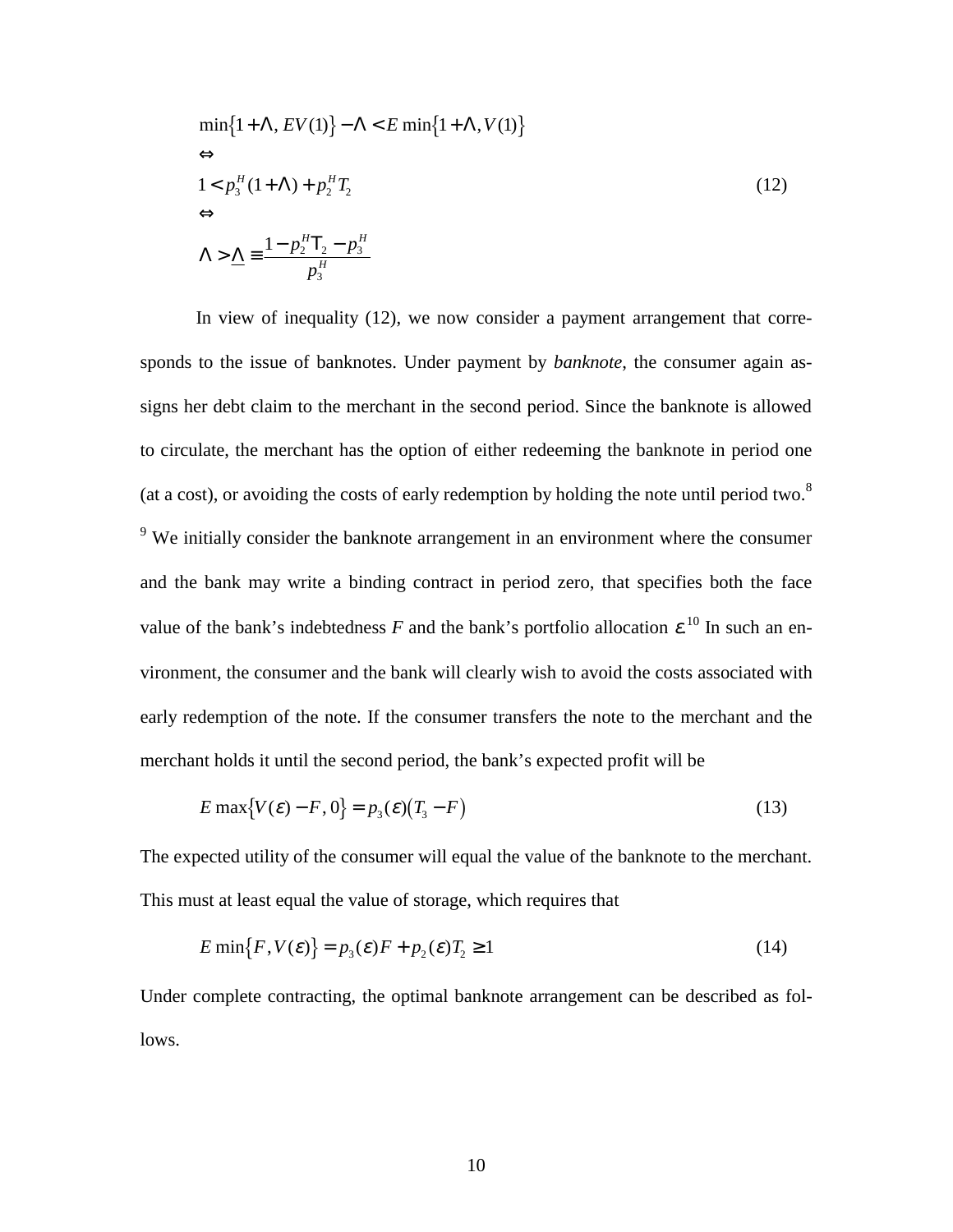*Proposition 2. Suppose that complete contracting is possible. Under the check arrangement, the bank will invest its portfolio entirely in the high effort project, i.e., it will choose*  $\varepsilon = 1$ *. The face value of the debt issued to the consumer will be given by*  $F = 1 + \Lambda$ .

*Proof* (sketch): Since contracts can be enforced on the bank's choice of  $\varepsilon$ , it is clearly in both the bank's and the consumer's interest to maximize the expected NPV of the bank's investment portfolio and to choose  $\varepsilon = 1$ . The only question concerns the distribution of the proceeds. Evaluating constraint (14) at equality for  $\varepsilon = 1$ , we obtain

$$
p_3^H F + p_2^H T_2 = 1 \tag{15}
$$

Solving (15) we obtain  $F = 1 + \Lambda$ .

Q.E.D.

In words, Proposition 2 says the following. In a first-best setting where informational asymmetries can be contracted away, the bank will always choose the investment portfolio with the highest expected NPV, which is quite intuitive. What may be less intuitive is that the face value of the banknote in this environment need not correspond to "par," where *par* is defined as the optimal face value of a debt claim on the bank under the check arrangement, i.e., 1+Λ. In particular, if  $\Lambda > \Lambda$ , then the first-best value of the banknote will be below par. The last result is explained by the fact that under complete contracting, early redemption need never take place, hence the bank need not compensate the consumer for the costs of early redemption, as is the case under the check arrangement.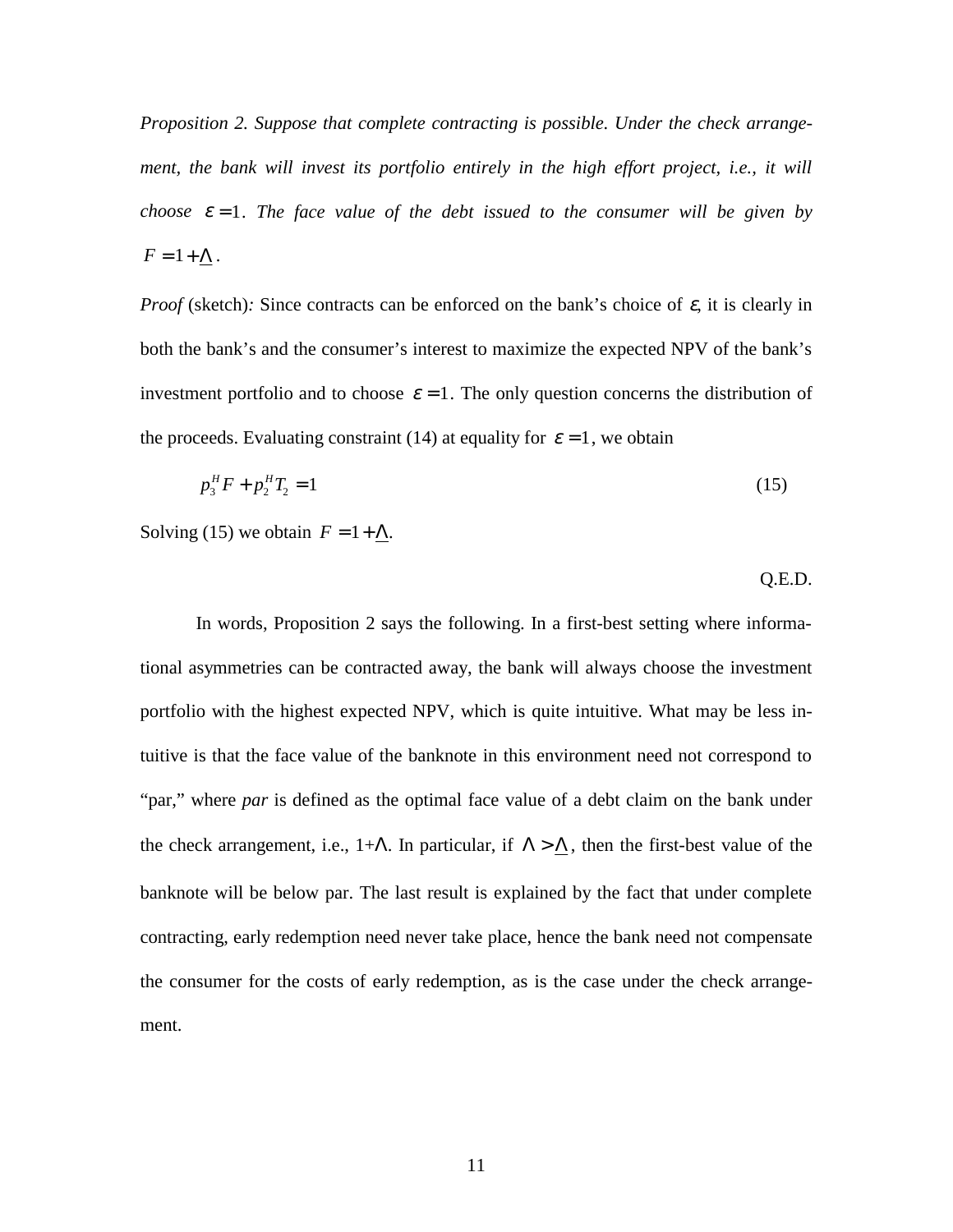### *II.C. Banknotes under incomplete contracting*

As discussed by Calomiris and Kahn (1991), Williamson (1992), Flannery (1994), and many others, a characteristic feature of banking environments is the inability of bank debtholders to directly control their banks' portfolio allocations. To make our model consistent with this stylized fact, we now drop the assumption that the bank and the consumer can write binding contracts on the bank's portfolio decision. Instead, the consumer can monitor the bank only after the fact in period one. If the consumer is sufficiently displeased with bank's portfolio allocation, she can demand early redemption of the debt issued by the bank.

In this case, it is also necessary to specify how much information is available to merchant. In what follows, we will analyze the benchmark case where the merchant has access to the same information as the consumer, i.e., where the merchant also finds out the bank's portfolio decision as of period one.<sup>11</sup> This assumption concerning the merchant's information is a sensible one, for the following reasons. First, the classic commentaries on banknotes by Smith, Thornton and other early observers tended to focus not on informational asymmetries but instead on the circulating nature of the notes. Second, there is a fair amount of historical evidence to suggest that market participants were reasonably well informed concerning the quality of banks' circulating liabilities. For example, Gorton (1996, 363-5) finds that even during the U.S. Free Banking Era (1838-60), which saw many banknote issues of widely varying quality, marketplace participants were able to quickly assess the probability that a bank would be able to redeem its notes. Finally, since banknotes and banknote-like payments media such as stored-value cards are considered "unconventional" by modern standards, we want to initially consider envi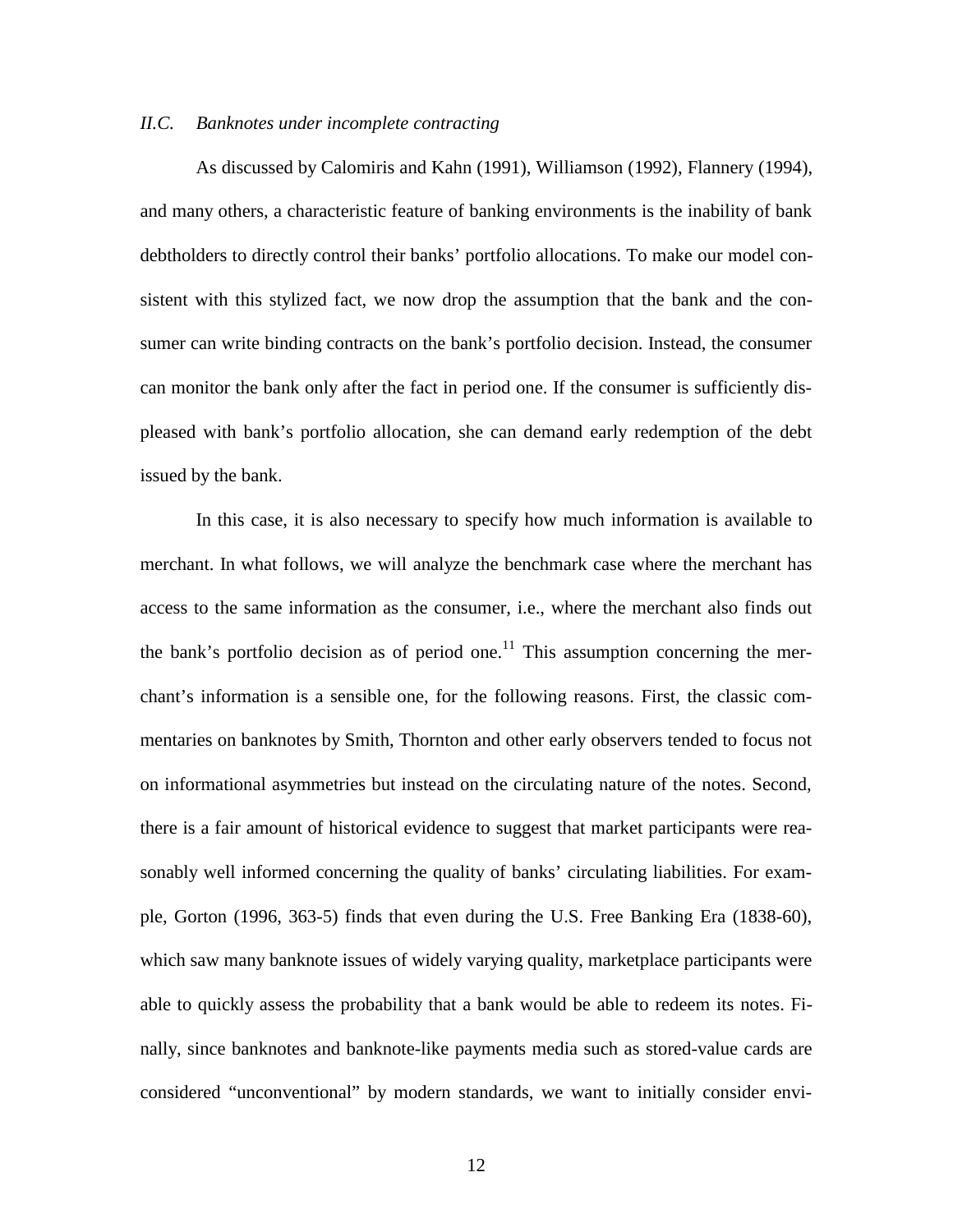ronments that are not a priori biased against this "innovative" type of payments me- $\dim^{12}$ 

Even if the consumer and the merchant have access to costless, perfect information on the bank's portfolio decision, monitoring will only be effective for sufficiently small values of the early redemption cost  $\Lambda$ . To see this, suppose that the bank makes the worst possible investment from the consumer's viewpoint, i.e., the bank chooses  $\varepsilon = 0$ . Then the consumer or will only have an incentive to demand early redemption if the face value of the note under early redemption exceeds its value "in circulation," i.e., if kept by the merchant until period two, which requires

$$
\min\{F, EV(0)\} - \Lambda \ge E \min\{F, V(0)\}\
$$
  
\n
$$
\Leftrightarrow
$$
  
\n
$$
p_3^L T_3 + p_2^L T_2 - \Lambda \ge p_3^L F + p_3^L T_2
$$
  
\n
$$
\Leftrightarrow
$$
  
\n
$$
p_3^L (T_3 - F) \ge \Lambda
$$
\n(16)

As was the case under complete contracting, we will initially assume that the bank wishes to avoid early redemption of its notes. In this case the bank's expected profit will be given by (13). The bank must also choose a face value for the debt and a portfolio allocation such that the value of the banknote is at least equal to that of storage, i.e., constraint (14) must hold. Incomplete contracting imposes another constraint on the bank's choice of  $\varepsilon$  and  $F$ , which is that the value of the banknote in circulation must at least equal its value if redeemed early, i.e.,

$$
E \min\{F, V(\varepsilon)\} \ge \min\{F, EV(\varepsilon)\} - \Lambda
$$
  
\n
$$
\Leftrightarrow
$$
  
\n
$$
p_3(\varepsilon)F + p_2(\varepsilon)T_2 \ge \min\{F, p_3(\varepsilon)T_3 + p_2(\varepsilon)T_2\} - \Lambda
$$
\n(17)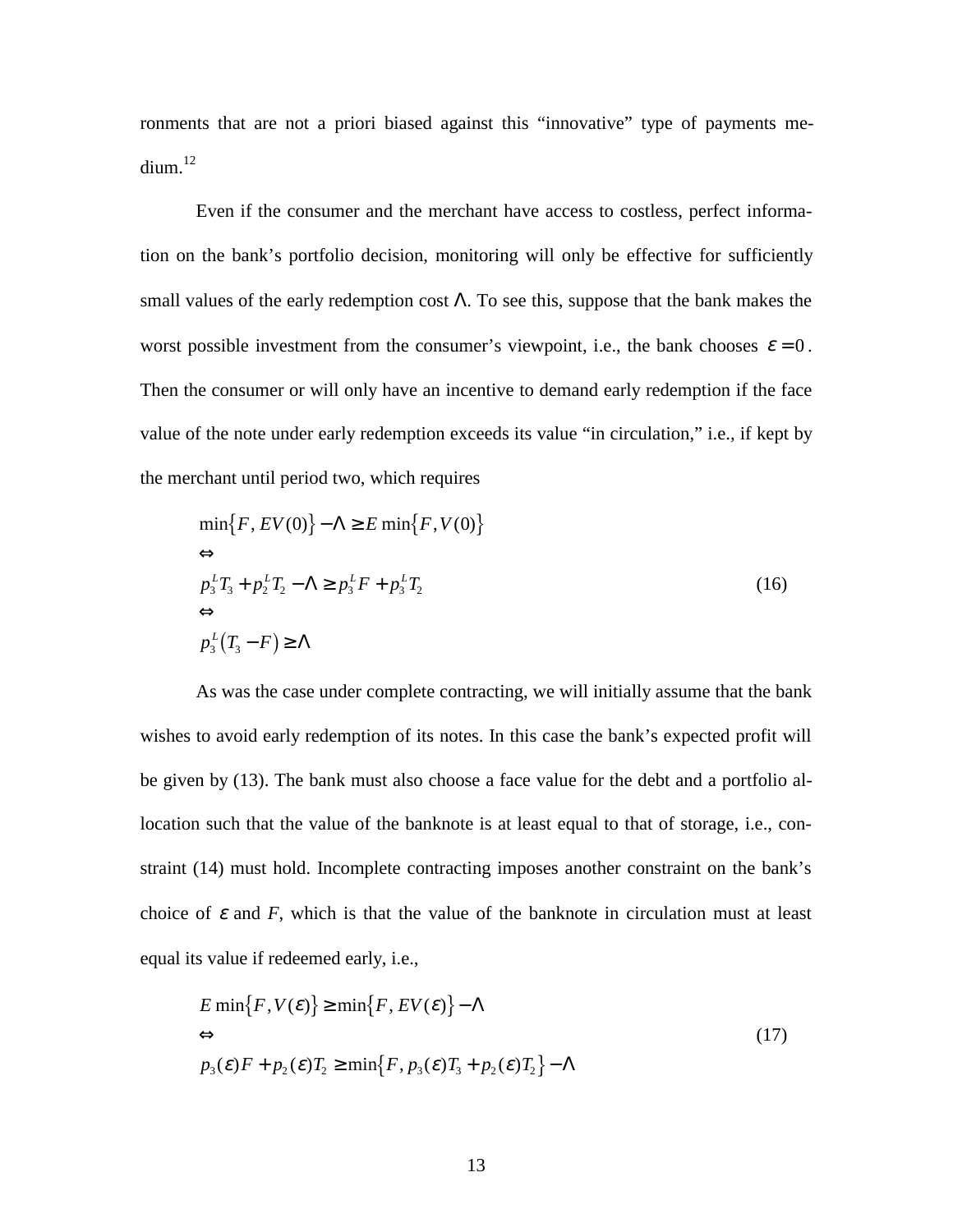Under incomplete contracting, the bank's problem is to maximize expected profits (13), subject to the "participation" constraint (14) and the "circulation" constraint (17). As under complete contracting, the bank maximizes expected profits by choosing a face value for the banknote  $F$ , and a portfolio allocation  $\varepsilon$ . The difference is that while the bank can contract over *F*, it cannot contractually specify its portfolio allocation at the time the banknote is issued, i.e., as of period zero. The bank is of course free to announce a portfolio allocation. Applying Townsend's (1979) revelation principle, it follows that for a given face value of *F*, a credible announcement of  $\varepsilon$  must cause constraint (17) to hold with equality. To see this, suppose that (17) held as a strict inequality for  $(F, \varepsilon) = (F, \varepsilon)$ , for a contracted face value of F and an announced portfolio allocation  $\varepsilon$ . Since the bank's expected profit (13) is decreasing in  $\varepsilon$ , the bank could then increase its expected profit by privately choosing a portfolio allocation  $\varepsilon'$  such that  $\varepsilon' < \underline{\varepsilon}$ , but where (17) is still satisfied and early redemption does not occur. Hence (17) must hold as an equality. Using this fact, we can now describe the optimal banknote arrangement.

*Proposition 3. Suppose that*  $\Lambda \in [\Delta, EV(1) - 1]$ *, and define*  $\varepsilon_1 \in (0,1]$  *implicitly as* 

$$
p_3(\varepsilon_1)(1+\Lambda) + p_2(\varepsilon_1)T_2 = 1\tag{18}
$$

*Then if*

$$
\Lambda \le EV(\varepsilon_1) - 1 \tag{19}
$$

is satisfied, then the optimal banknote arrangement under incomplete contracting will *specify a face value for the banknote*  $F = (1 + \Lambda)$  *and a portfolio decision*  $\varepsilon = \varepsilon_1$ *. If condition* (19) *is not satisfied, then no banknote can be issued.*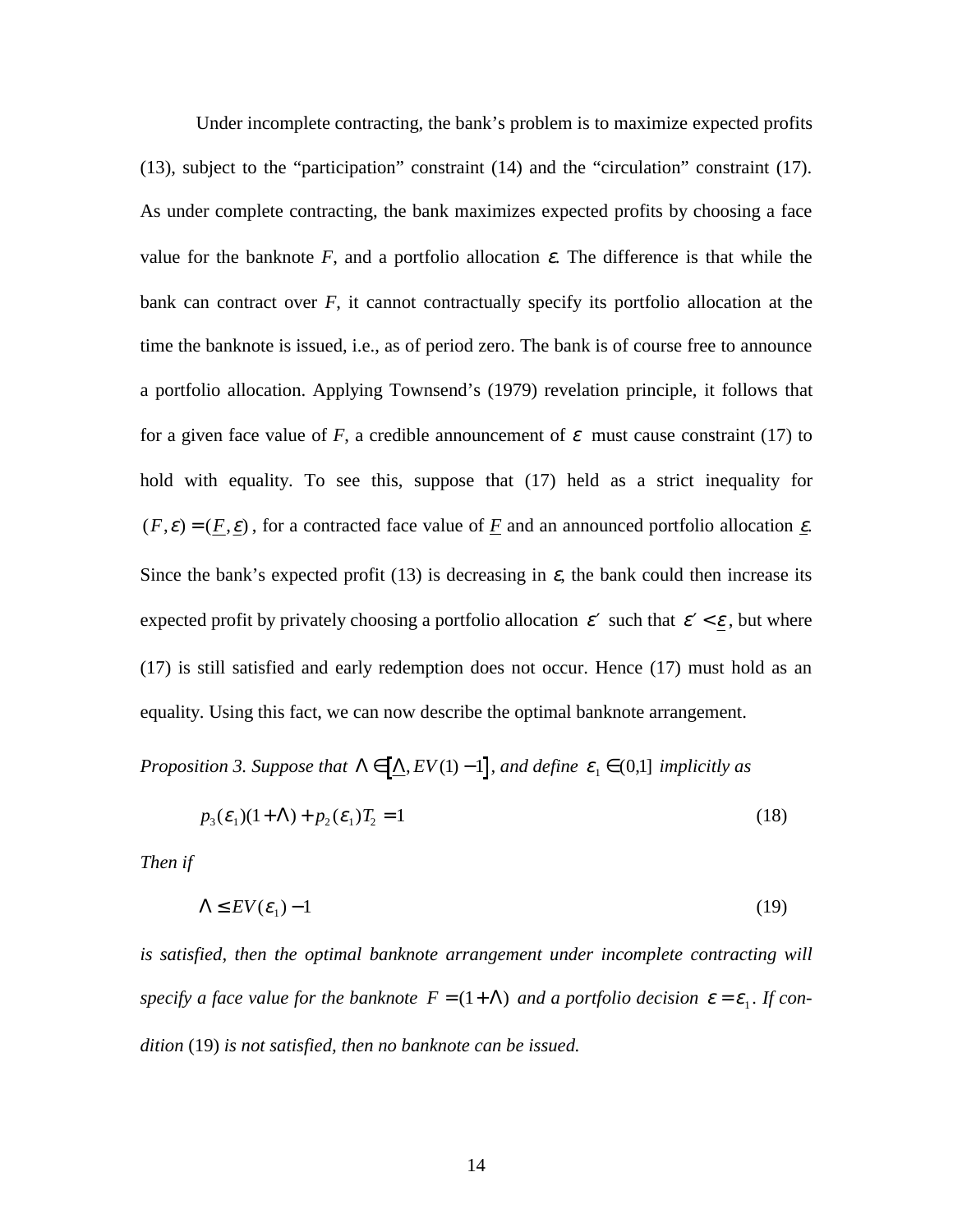*Proof:* By the discussion above, the optimal choice of *F* and  $\varepsilon$  must satisfy (14) and (17) as equalities. To solve (14) and (17) for  $F$  and  $\varepsilon$ , we must consider two (not necessarily mutually exclusive) candidate optima.

*Case 1.* Suppose that  $F \leq EV(\varepsilon)$  at the optimum. In this case, subtracting (14) from (17) yields

$$
F = F_1 \equiv 1 + \Lambda \tag{20}
$$

Then substitute (20) into (14) to obtain  $\varepsilon_1$  as defined in (18). Note that if *EV*(1) −1 ≥  $\Lambda$  ≥  $\Lambda$ , a weak version of inequality (12) holds so that (18) must be satisfied for some  $\varepsilon_1 \in (0,1]$ . Solving (18) for  $\varepsilon_1$  we obtain

$$
\varepsilon_1 = \frac{1 - (p_3^L(1 + \Lambda) + p_2^L T_2)}{(p_3^H - p_3^L)(1 + \Lambda) + (p_2^H - p_2^L)T_2}
$$
\n(21)

*Case 2.* Suppose that  $F \geq EV(\varepsilon)$  at the optimum. In this case, subtracting (14) from (17) yields

$$
EV(\varepsilon) = 1 + \Lambda \tag{22}
$$

Solving (22) for  $\varepsilon$  yields

$$
\varepsilon = \varepsilon_2 \equiv \frac{1 - \text{EV}(0) + \Lambda}{\text{EV}(1) - \text{EV}(0)}\tag{23}
$$

Substituting (23) into (14) and solving for *F*, we obtain

$$
F = F_2 \equiv \frac{1 - p_2(\varepsilon_2)T_2}{p_3(\varepsilon_2)}\tag{24}
$$

We now show that case 2 cannot hold unless it coincides with case 1. To show this, we first show the case 2 is not feasible unless case 1 is feasible. For suppose to the contrary that case 2 is feasible and that case 1 is not. Then it must be true that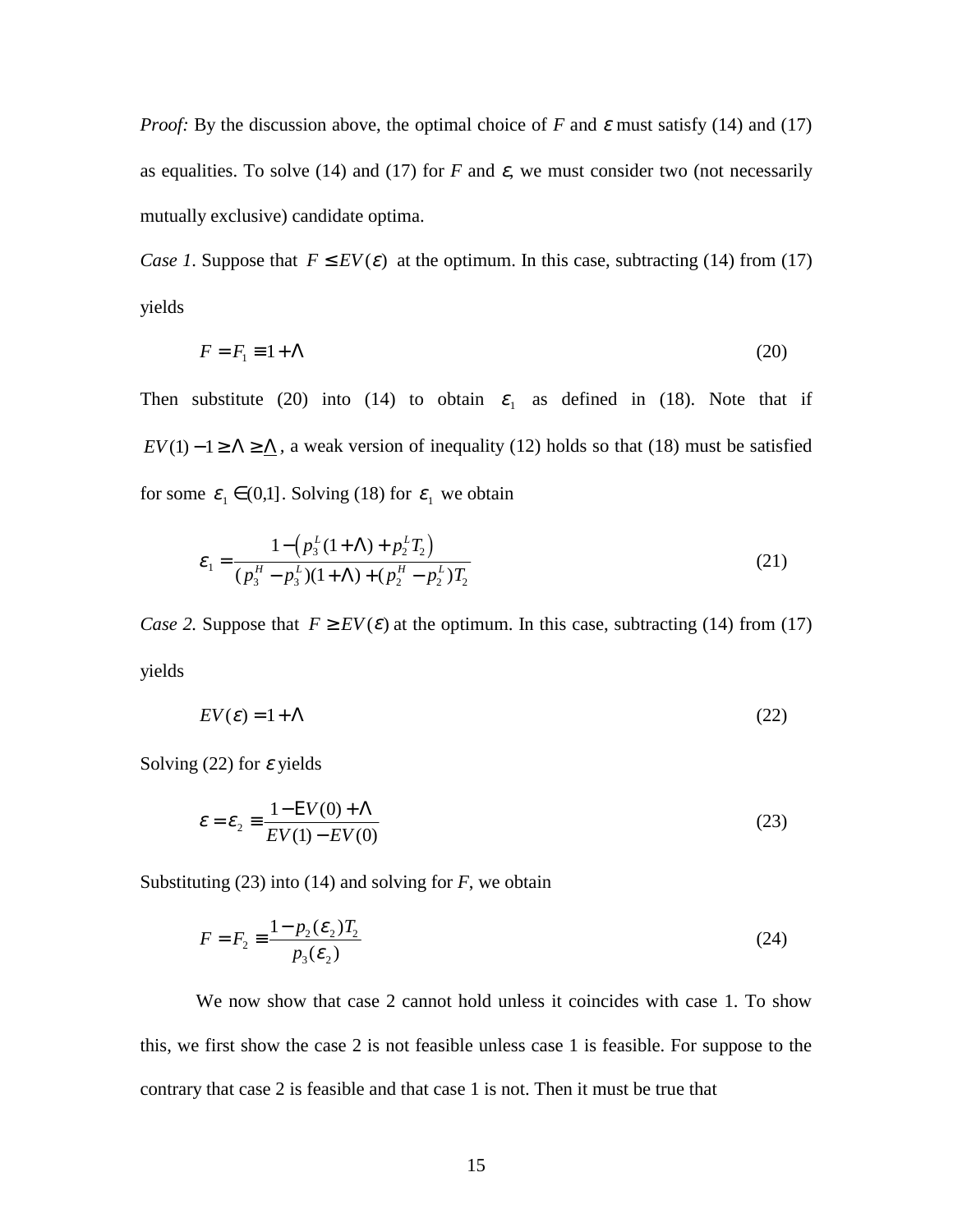$$
EV(\varepsilon_1) < F_1 \Leftrightarrow p_3(\varepsilon_1)T_3 + p_2(\varepsilon_1)T_2 < 1 + \Lambda \tag{25}
$$

We also know from (22) that

$$
p_3(\varepsilon_2)T_3 + p_2(\varepsilon_2)T_2 = 1 + \Lambda \tag{26}
$$

Define the function  $\varepsilon(k)$  as the inverse function of

$$
k(\varepsilon) = p_3(\varepsilon)T_3 + p_2(\varepsilon)T_2
$$
\n(27)

Equations (25) and (26) are equivalent to

$$
k(\varepsilon_2) = 1 + \Lambda > k(\varepsilon_1) \tag{28}
$$

It then follows that

$$
\frac{d\varepsilon}{dk} = \left(\frac{dk}{d\varepsilon}\right)^{-1} = \frac{1}{(p_3^H - p_3^L)T_3 + (p_2^H - p_2^L)T_2} > 0\tag{29}
$$

Hence  $\varepsilon(k)$  is increasing in *k*, which implies  $\varepsilon_2 > \varepsilon_1$ . We will now show that  $\varepsilon_2 > \varepsilon_1 \Rightarrow F_2 < F_1$ . Define  $F(\varepsilon)$  implicitly via the condition  $H(F, \varepsilon) = 0$ , where

$$
H(F,\varepsilon) = p_3(\varepsilon)F + p_2(\varepsilon)T_2 - 1\tag{30}
$$

Evaluating the participation constraint (14) at equality implies

$$
H(F_1, \varepsilon_1) = H(F_2, \varepsilon_2) = 0
$$
\n(31)

To apply the implicit function theorem, first note that

$$
\partial H / \partial F = p_3(\varepsilon) > 0 \tag{32}
$$

and that

$$
\partial H / \partial \varepsilon = (p_3^H - p_3^L) F + (p_2^H - p_2^L) T_2 \tag{33}
$$

We now claim that  $\partial H / \partial \varepsilon > 0$  for feasible values of *F*. To see this, first note that for any value of  $\varepsilon$ ,

$$
\partial H / \partial \varepsilon |_{F=1+\Lambda} = (p_3^H - p_3^L)(1+\Lambda) + (p_2^H - p_2^L)T_2 > 0 , \qquad (34)
$$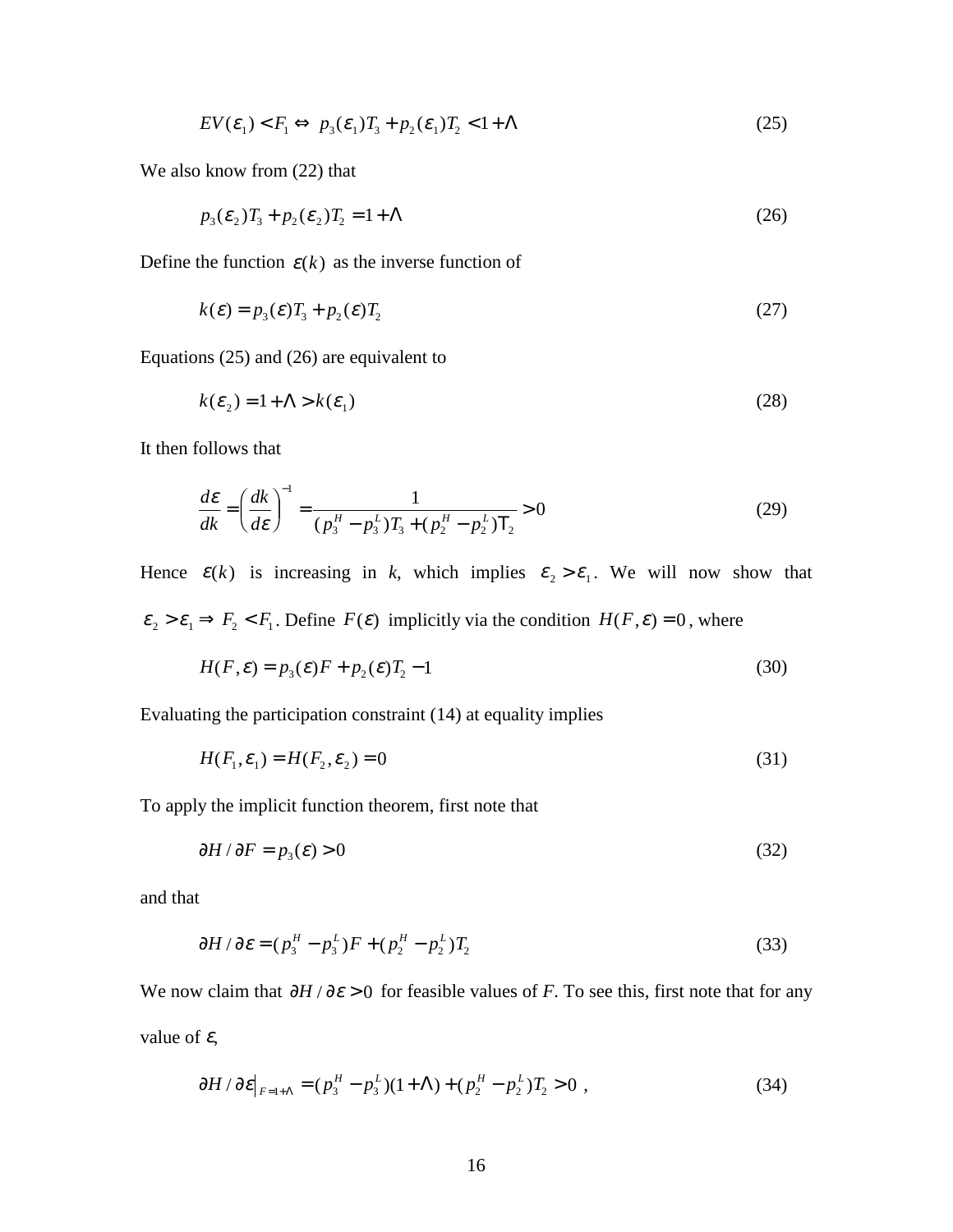since  $\Lambda > \underline{\Lambda}$  implies  $p_3^H(1+\Lambda) + p_2^H T_2 > 1$  by (12), and

$$
p_3^L(1+\Lambda) + p_2^L T_2 < p_3^L T_3 + p_2^L T_2 < 1\tag{35}
$$

from condition (3). Now suppose that  $\partial H / \partial \varepsilon < 0$  for  $F = F^*$ . Then since  $\partial H / \partial \varepsilon$  is linear and decreasing in *F*, then there exists some *F'* such that  $F' \in (1 + \Lambda, F^*)$  and

$$
\partial H / \partial \varepsilon |_{F = F'} = (p_3^H - p_3^L) F' + (p_2^H - p_2^L) T_2 = 0 \tag{36}
$$

Recall that from condition (3) we have

$$
p_3^H T_3 + p_2^H T_2 > p_3^L T_3 + p_2^L T_2 \tag{37}
$$

Subtracting (36) from (37) and rearranging terms yields

$$
p_3^H(T_3 - F') > p_3^L(T_3 - F') \tag{38}
$$

which implies  $p_3^H > p_3^L$ , in contradiction to inequality (4). Hence  $\partial H / \partial \varepsilon > 0$ , which in turn implies that

$$
\frac{dF}{d\varepsilon} = -\frac{\partial H/\partial \varepsilon}{\partial H/\partial F} < 0\tag{39}
$$

Hence  $F(\varepsilon)$  is decreasing, which implies  $F_2 < F_1$  since  $\varepsilon_2 > \varepsilon_1$ . But

$$
F_1 = 1 + \Lambda = EV(\varepsilon_2),\tag{40}
$$

which implies that  $F_2$  <  $EV(\varepsilon_2)$ , a contradiction. Hence case 2 is only feasible if case 1 is feasible.

We now show that condition (19) must hold in order for case 1 to apply. Recall that case 1 applies only if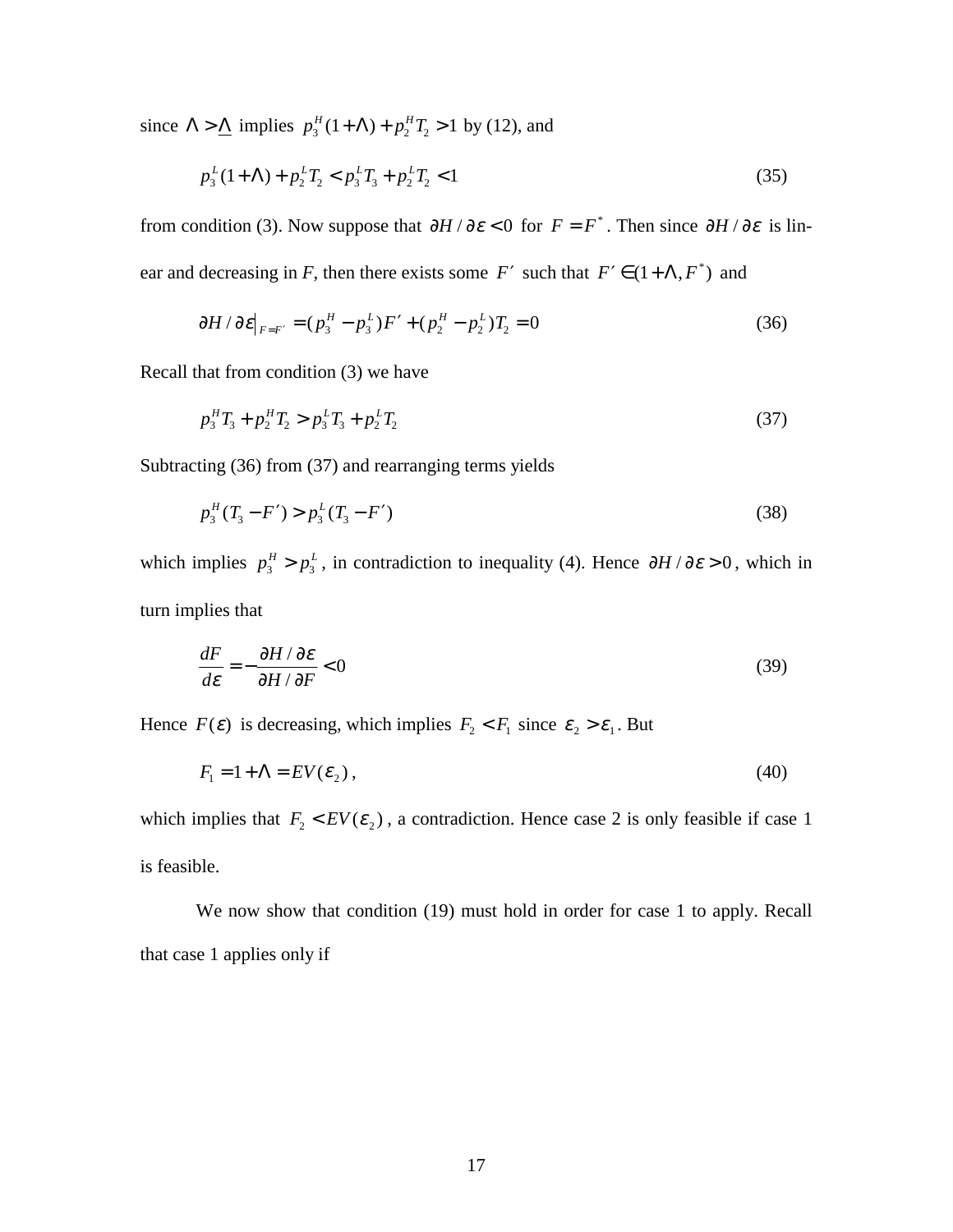$$
F_1 \le EV(\varepsilon_1)
$$
  
\n
$$
\Leftrightarrow
$$
  
\n
$$
1 + \Lambda \le p_3(\varepsilon_1)T_3 + p_2(\varepsilon_1)T_2
$$
  
\n
$$
\Leftrightarrow
$$
  
\n
$$
\Lambda \le p_3(\varepsilon_1)T_3 + p_2(\varepsilon_1)T - 1 = p_3(\varepsilon_1)(T_3 - (1 + \Lambda))
$$
\n(41)

where the last equality follows from  $(18)$ .

Now note that under case 2, the profit of the bank is given by

$$
p_3(\varepsilon_2)(T_3 - F_2) = p_3(\varepsilon_2)T_3 + p_3(\varepsilon_2)T_2 - 1 = \Lambda
$$
\n(42)

where the first equality follows from  $(24)$  and the second equality follows from  $(22)$ . So from (41) it follows that the profit of the bank must be at least as great in case 1 as in case 2, and with strict equality unless (19) holds with equality, which means that the two cases coincide.

Finally, we note that constraint (19) implies that the profit of the bank is greater if the note is not redeemed early, and that condition (17) is also implied by (19).

Q.E.D.

In words, Proposition 3 says that in the incomplete contracting environment, the bank will issue banknotes with par face value, just as under the check arrangement (see Proposition 1). Intuitively, the bank cannot offer notes with a face value less than par and still induce the consumer to accept the banknote. Nor does the bank have anything to gain by offering more than par. The consumer knows that since there is nothing to stop the bank undermining such an offer ex post by shifting more of its portfolio into the loweffort project. The profitability of such portfolio shifting would in turn be limited by the consumer's ability to demand early redemption.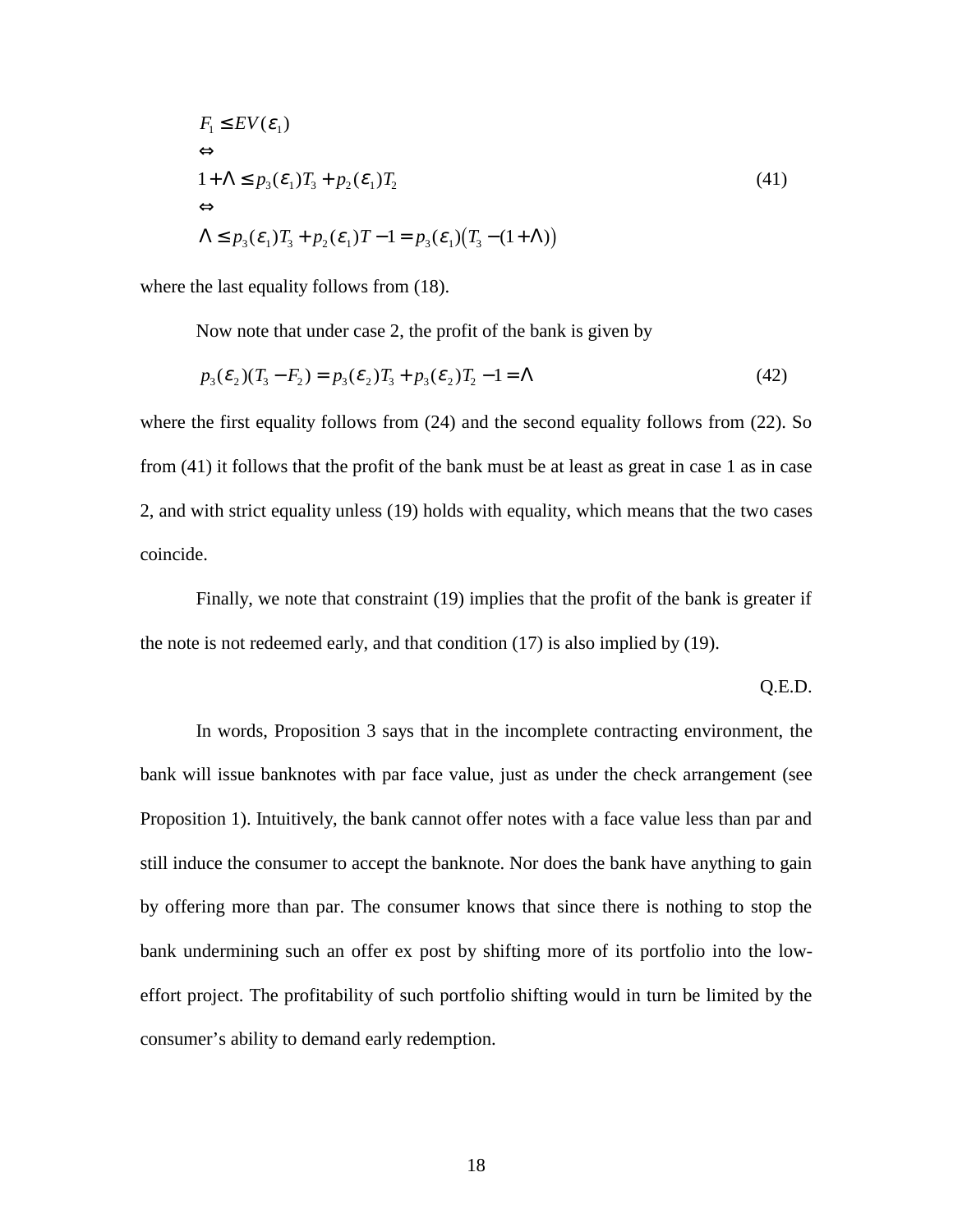Proposition 3 also implies that the "market" value of the banknote—the value of the banknote to the merchant, which is constrained to equal unity—will be less than its face value, i.e., that the note will circulate below par. This result is consistent with the historical experience of the Free Banking Era, during which many banknotes circulated below par at any distance from their bank of issue.<sup>13</sup> In our model, the discount on the banknote results not so much from the cost of early redemption, but from the fact that this cost offers the bank an opportunity to shift its portfolio into the low-effort project. The bank's scope for asset substitution is limited by the note holder's (either the consumer or the merchant) incentive to redeem the note early if the value of the bank's portfolio is driven too low. Consequently, the bank dilutes the value of the banknote until the note holder is indifferent between holding the note or redeeming it early.

Condition (19) essentially requires that the bank cannot be a "wildcat" bank in the sense of Rockoff (1975). That is, the face value of the banknote  $(1+\Lambda)$  cannot exceed what the bank could afford to redeem in period one  $(EV(\mathcal{E}_1))$ , if necessary. This restriction is also largely consistent with the Free-Banking-Era experience. Recent historical research has demonstrated that wildcat banking under Rockoff's definition was the exception rather than the rule during this period.<sup>14</sup>

Condition (19) also places an upper bound on the value of the redemption cost  $\Lambda$ . If we substitute for  $\varepsilon_1$  from (21) and solve for  $1+\Lambda$ , then it can be shown that (19) is equivalent to  $\Lambda \leq \overline{\Lambda}$ , where  $(1+\overline{\Lambda})$  is the smaller root of the quadratic inequality

$$
(p_3^H - p_3^L)(1 + \Lambda)^2 + \left[ (1 + p_3^L - p_3^H)(p_2^H - p_2^L)T_2 \right](1 + \Lambda) +
$$
  
\n
$$
EV(0)(1 - p_2^H T_2)(1 - p_2^H T_2) - EV(1)(1 - p_2^L T_2) \le 0
$$
\n(43)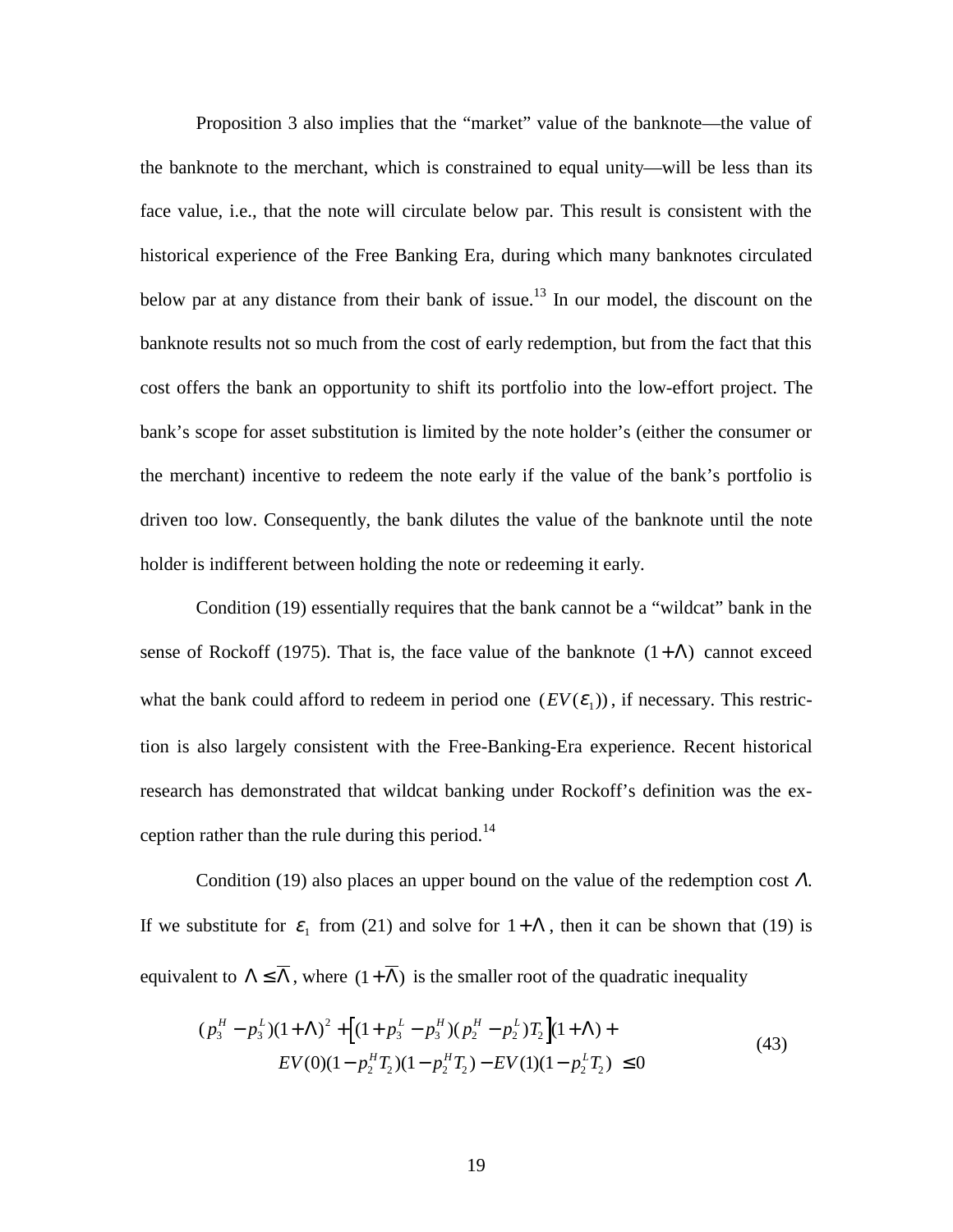If  $\Lambda > \overline{\Lambda}$ , then the banknote arrangement is not feasible, because in this case the high cost of early redemption means that ex post monitoring cannot provide an effective check on the bank's incentives to invest in the low-effort project. It is also straightforward to show  $\overline{\Lambda} \leq EV(1) - 1$ .

### **III. Implications**

The first question we consider is that of when banknotes are preferable to checks, and vice versa, in environments where complete contracting is not possible. The following proposition shows that answer depends on the cost of early redemption.

*Proposition 4. If*  $\Lambda < \Lambda$ *, then checks and banknotes are equivalent arrangements. If*  $\Lambda \leq \Lambda \leq \overline{\Lambda}$ , then banknotes dominate checks. If  $\overline{\Lambda} \leq \Lambda \leq EV(1) - 1$ , then checks are fea*sible while banknotes are not. If*  $\Lambda > EV(1) - 1$ *, then neither checks nor banknotes are feasible.*

*Proof:* If  $\Lambda < \Lambda$ , then inequality (12) is reversed, which means that the bank cannot allocate a portfolio of sufficiently high value so that a note holder will forego early redemption. Hence a banknote will always be redeemed and is therefore equivalent to a check.

If  $\Delta \le \Lambda \le \overline{\Lambda}$ , then under the check arrangement, the bank's profit will be

$$
EV(1) - (1 + \Lambda) = p_3^H T_3 + p_2^H T_2 - (1 + \Lambda)
$$
\n(44)

But this is less than what the bank's expected profit would be if the check were not redeemed until period 2, which would be

$$
p_3^H\big(T_3-(1+\Lambda)\big) \tag{45}
$$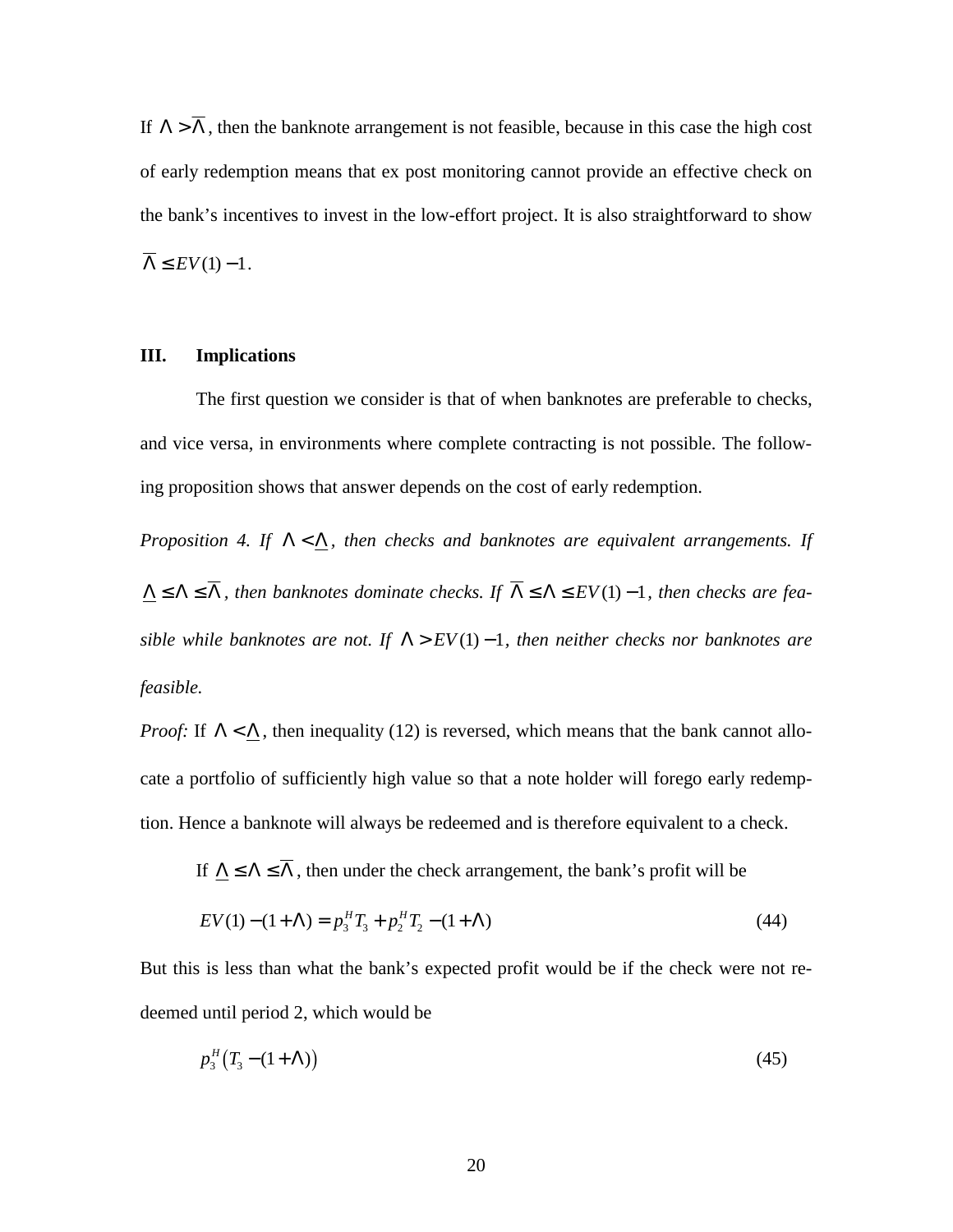This follows since the value of the bank's payoff to the consumer under early redemption exceeds the expected value of what the bank would pay if redemption were postponed, i.e.,

$$
1 + \Lambda > p_3^H (1 + \Lambda) + p_2^H T_2 \tag{46}
$$

since  $T_2$  < 1. Condition (4) implies that (45) is less than the bank's expected profit under the banknote arrangement, i.e.,  $p_3(\varepsilon_1)(T_3 - (1 + \Lambda))$ , which implies that the bank is more profitable under the banknote arrangement than under the check arrangement. Since the expected utility of the consumer and the merchant are equal under the two arrangements, banknotes dominate.

If  $\Lambda > \overline{\Lambda}$ , then by Proposition 3 banknotes are not feasible. Conditions (18) and (19) imply that  $\overline{\Lambda} \leq EV(1) - 1$ . By contrast, the bank's profits under the check arrangement (44) are positive as long as  $\Lambda$  <  $EV(1)$  – 1.

#### Q.E.D.

Proposition 4 establishes that the banknote arrangement is preferred for intermediate values of the early redemption cost. If this cost is small, banknotes will always be redeemed early and will essentially function as checks. In this case, banknotes will be valued at par. If this cost is sufficiently large, the incentive problems associated with the banknote arrangement make this arrangement infeasible. For intermediate values of this cost, the banknote arrangement will be preferred, even though the market value of the notes will be below par in this case.

The desirability of banknotes in the last case contrasts with results obtained by Williamson (1992). In an environment that allows for the circulation of both "good" notes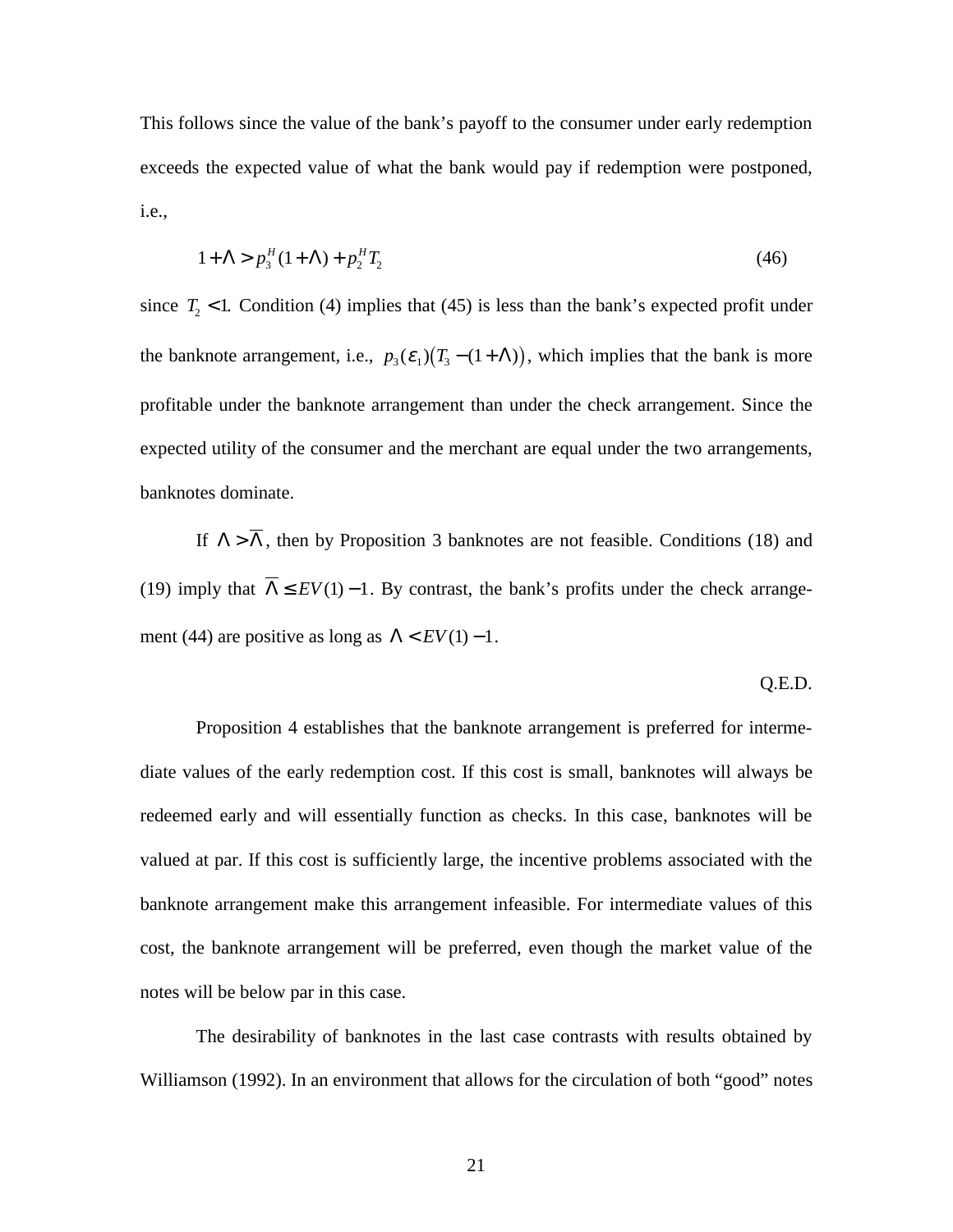(i.e., those backed by higher quality assets) and "bad" notes, Williamson finds that in equilibrium bad notes tend to drive out good notes via a "lemons" effect. Hence, welfare can be improved by eliminating circulating notes in favor of checkable deposits.

Our model yields a different conclusion from Williamson's due to differences in (1) information structure and (2) the definition of a "banknote." In our setup, the quality of a banknote is transparent to someone accepting the note as payment (i.e., the merchant), whereas in Williamson's setup this information is not always available. This clearly tilts our results in favor of banknotes. A more critical feature of our setup, however, is the definition of a "banknote." In contrast to Williamson, we require that banknotes be redeemable on demand. As shown above, the redeemability feature serves to limit the bank's incentive to back its notes with lower quality assets.

Our analysis is also consistent with the restrictions that banknotes be demandable at par and limited to denominations above a minimum amount. The par demandability feature is established by Proposition 3, and the denominational restriction is also implied by Proposition 3 if we interpret the redemption cost as a cost relative to the size of the debt issue, so that a large value of the redemption cost corresponds to a small face value of the note. It should be pointed out that our model suggests that par demandability and minimum denominations are natural features of the banknote arrangement, so that there should be little need to impose these as legal restrictions. On the other hand, our model suggests that imposition of such restrictions would not constrain equilibrium arrangements among private parties.

Proposition 2 suggests that there may be some possibility for improving on the banknote arrangement by limiting the bank's scope for asset substitution. Specifically, if

22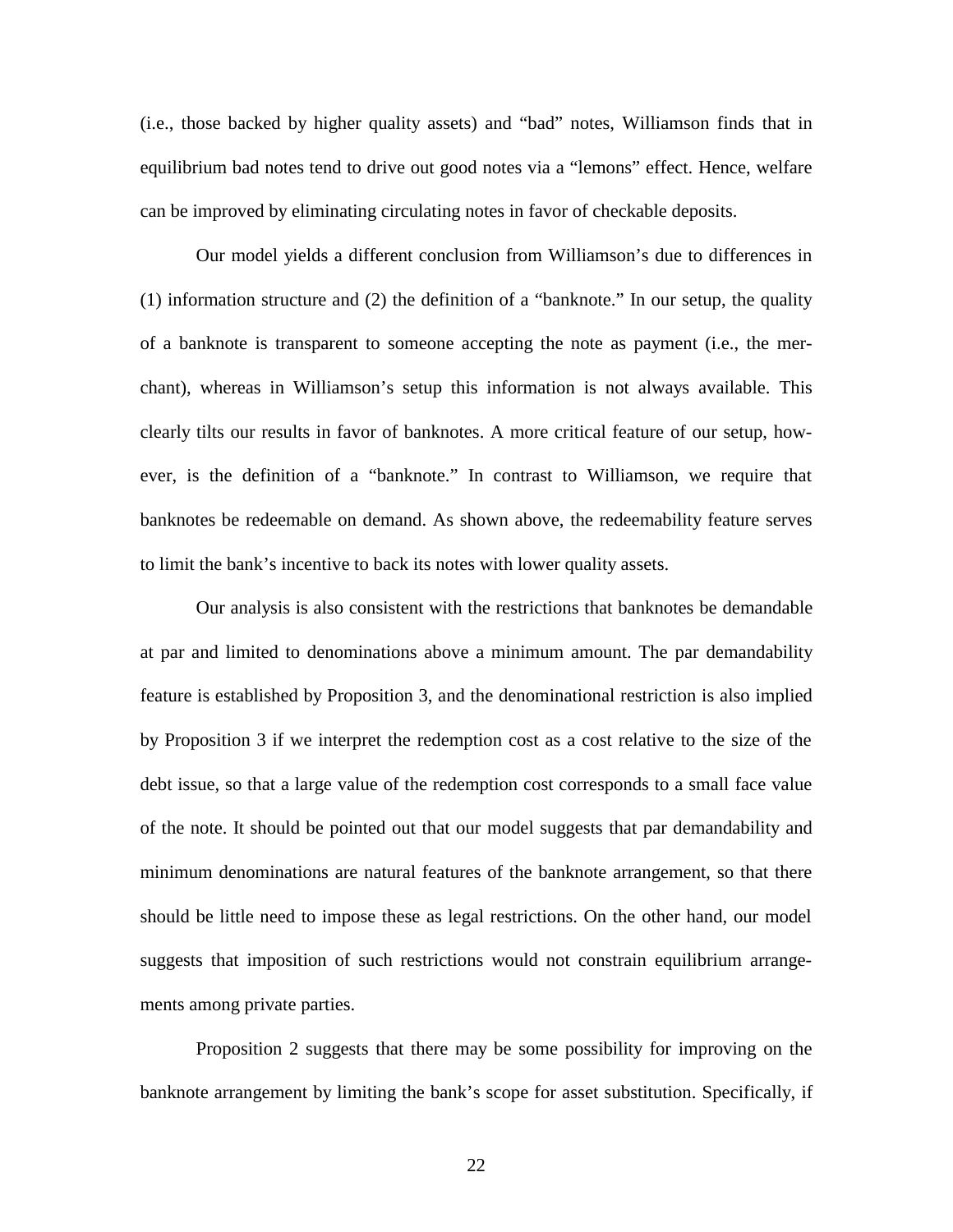the bank can be required to hold more of the high-effort, and less of the low-effort asset, then welfare can be improved. Such requirements are potentially incompatible with par demandability, however. In the complete contracting environment of Proposition 2, the face value of the banknote need not equal par, and for values of the early redemption cost where banknotes would be normally be preferred ( $\Lambda \leq \Lambda \leq \overline{\Lambda}$ ), the equilibrium face value of the banknote under complete contracting would be less than par. In this case, a legal requirement that notes be demandable at par could provide issuing banks an incentive to circumvent restrictions on their asset holdings.

#### **IV. Implications for Regulation of New Forms of Payment**

Recent years have seen the development of a number of new forms of retail payment. These new forms of payment are designed to exploit the efficiencies offered by modern communications technology. Certain of the new forms, particularly stored-value cards and electronic cash, resemble traditional forms of payment such as checks and banknotes, in the sense that they represent technologies for transferring demandable debt claims on banks and similar institutions. As with checks and banknotes, transferred claims are almost always demandable at par.

The vast majority of these new forms are more check-like than banknote-like, in the sense that clearing and settlement is required with each use of a given payments instrument. Our analysis suggests that this feature should serve to lessen incentive problems of the type described above. It is also worth noting that to date, most stored-value or electronic cash schemes are associated with commercial banks or other regulated depository institutions.15 Presumably liabilities issued by regulated institutions would not be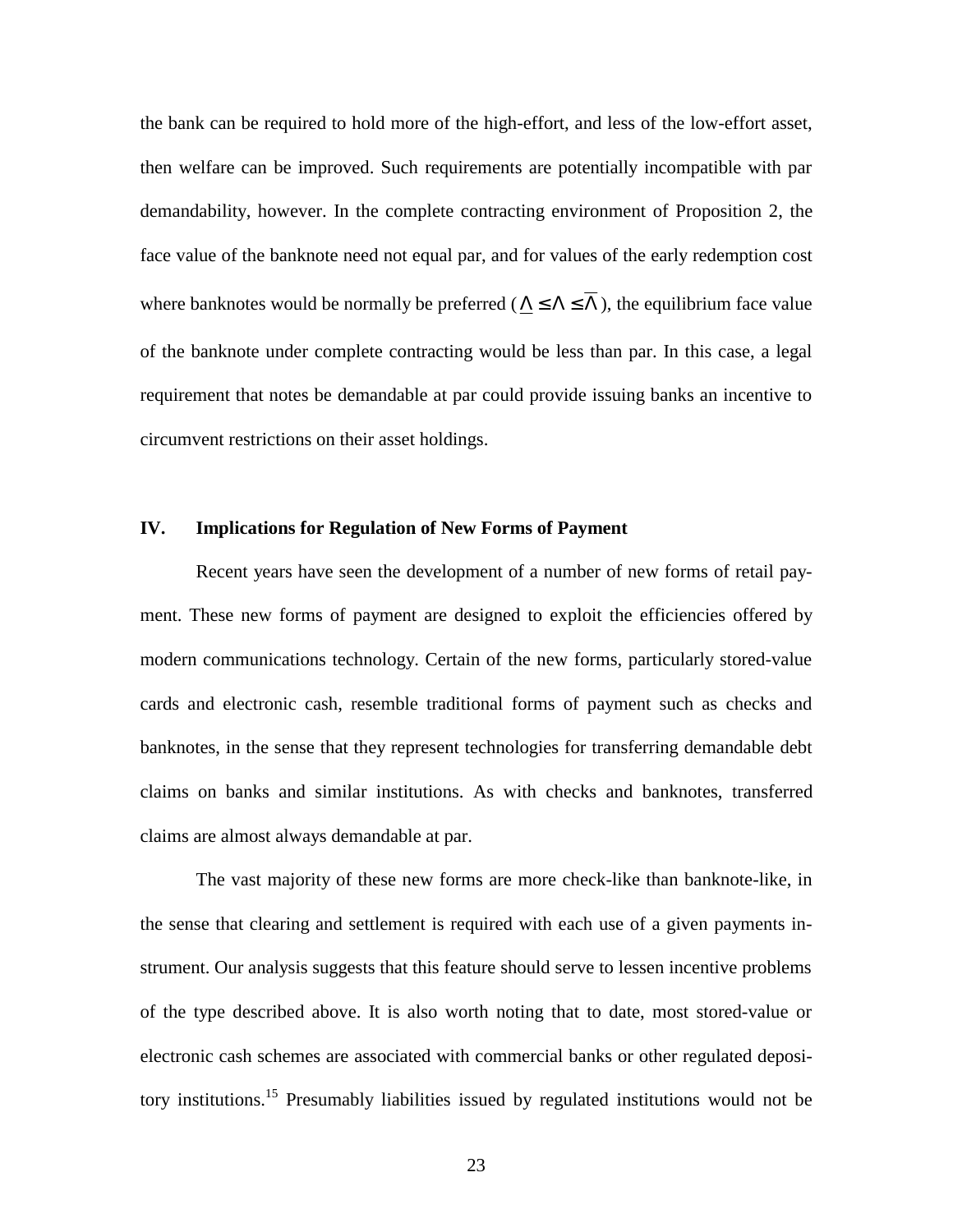subject to the same range of incentive problems as liabilities issued by regulated institutions.<sup>16</sup> However, in most G-10 countries there are currently few legal barriers to the entry of non-regulated firms into the provision of new types of payment services.<sup>17</sup>

At least one of the new forms of payment, i.e., stored-value cards offered by Mondex, can be "circulated" in the sense that a holder of one Mondex card can transfer value to any other cardholder, without such transactions having to be cleared and settled through traditional banking channels. Systems that allow for such "peer-to-peer" transactions would be more likely subject to the banknote-type incentive problems studied above. In practice, however, such problems could be circumvented if (1) the payment liabilities are issued by a regulated financial institution, (2) the cost of redemption is sufficiently low so that the liabilities rarely circulate, or (3) the issuer of the payment liabilities can credibly commit to holding only a narrow class of backing assets. Apparently the last option will be followed by the issuer of Mondex stored-value cards within the U.S. Current plans call for backing of Mondex stored value with a portfolio of U.S. Treasury and agency securities. A Mondex stored-value card will represent a claim on a separately chartered corporation holding this portfolio.<sup>18</sup> Japan's "Prepaid Card Law," in effect since 1990, likewise mandates that 50% of outstanding liabilities on *all* stored-value cards (irrespective of whether "peer-to-peer" transactions are allowed) be backed a portfolio of cash and eligible securities.<sup>19</sup>

In summary, there is little evidence that any currently operating or planned electronic payment system is likely to be subject to the type of incentive problem historically associated with banknotes. The situation may bear watching, however, as new entrants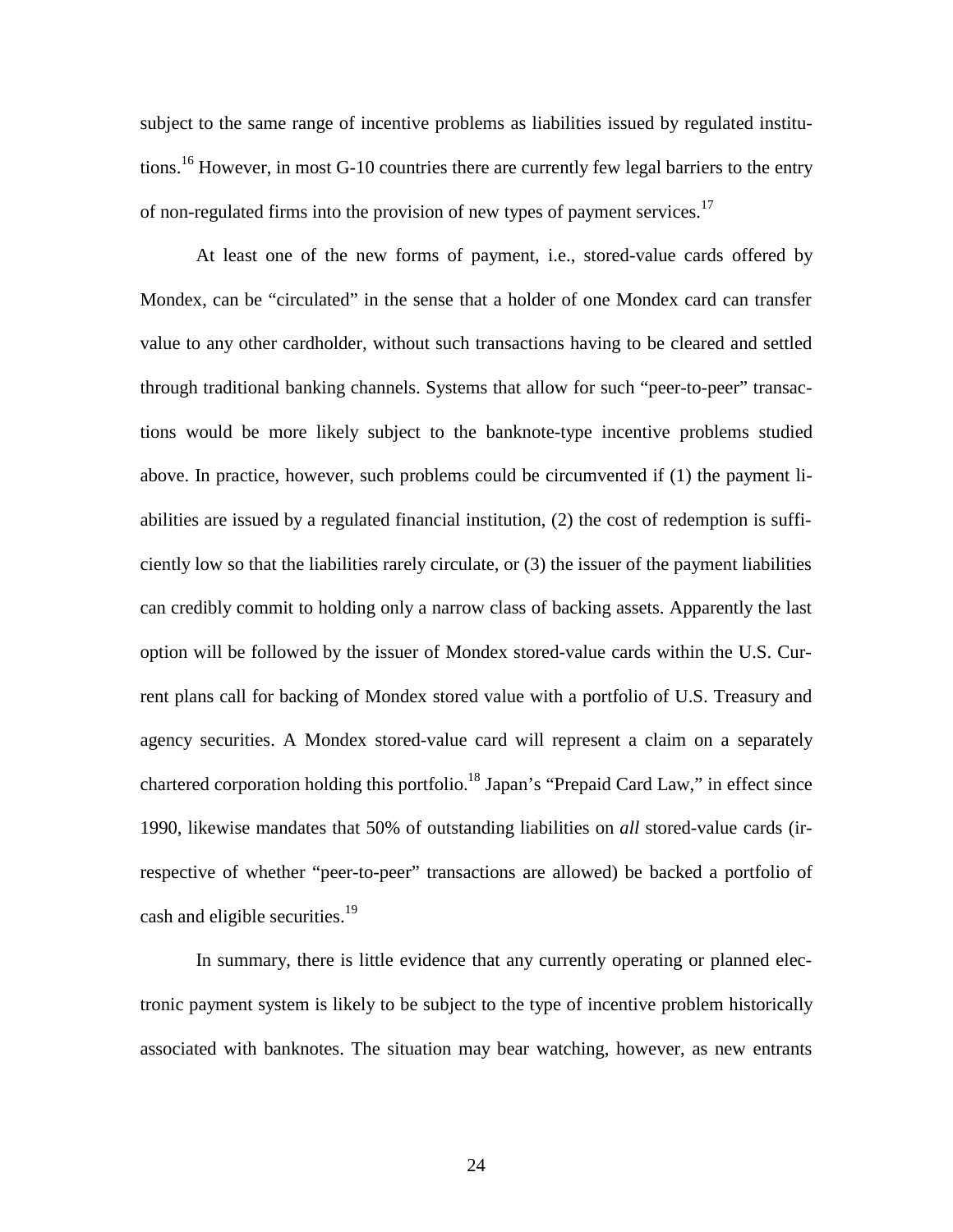come into the industry and the market for electronic payment services continues to evolve.

### **V. Conclusions and Future Research**

We have examined the question of whether transactable forms of privately issued, demandable debt are best used as "checks" or "banknotes." The distinction between the two is that a check must be redeemed by the issuing bank with each use whereas a banknote can circulate. Redemption matters because of the monitoring benefits it provides. We find that the answer to this question depends critically on the costs of early redemption. If this cost is relatively small, banknotes will fail to circulate so the question is moot. If this cost is large, incentive problems will prevent the issue of banknotes. For intermediate values of the early redemption cost, the possibility of early redemption provides a sufficient check on the bank's risk-taking behavior, so that banknotes will be preferred over checks, even though the notes will circulate below par.

These results depend on the assumption that marketplace participants—whose role is played by the merchant in our model—are well informed about the issuing banks' portfolio allocations. This assumption is consistent with historical evidence put forth in Gorton's (1996) study of the Free-Banking-Era note issues, which suggests that after a brief "learning" period, market participants are able to sort "good" from "bad" banknote issuers. Since our model is essentially static, however, it cannot capture dynamics of the learning process.

This process could be modeled in a dynamic extension of the setup above. It is unclear whether the advantages of banknotes would be amplified or diminished in a mul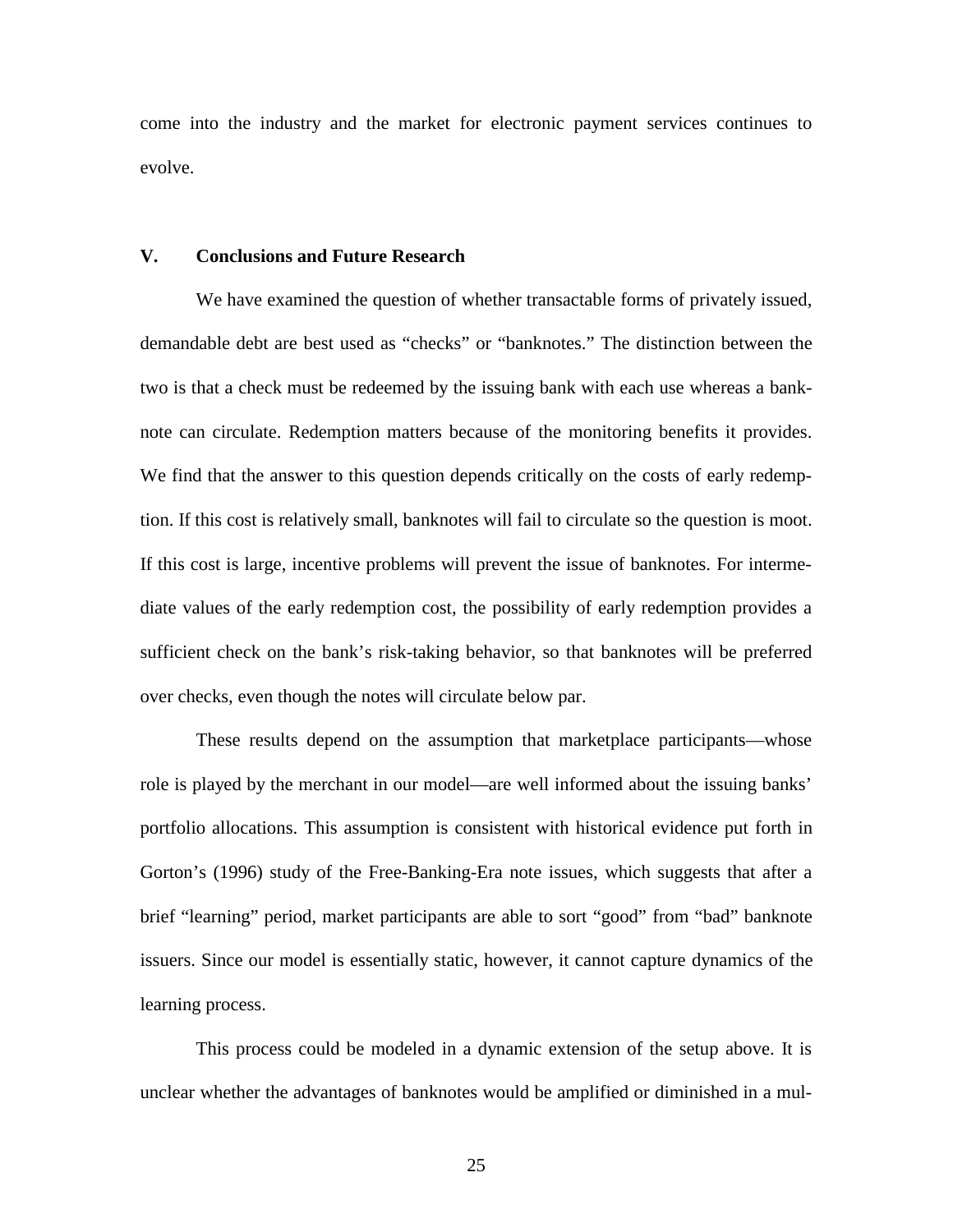tiperiod setting. Weighing against banknotes would be large initial information asymmetries, whereas the monitoring benefits provided by the option of (costly) early redemption could be reinforced in a dynamic context.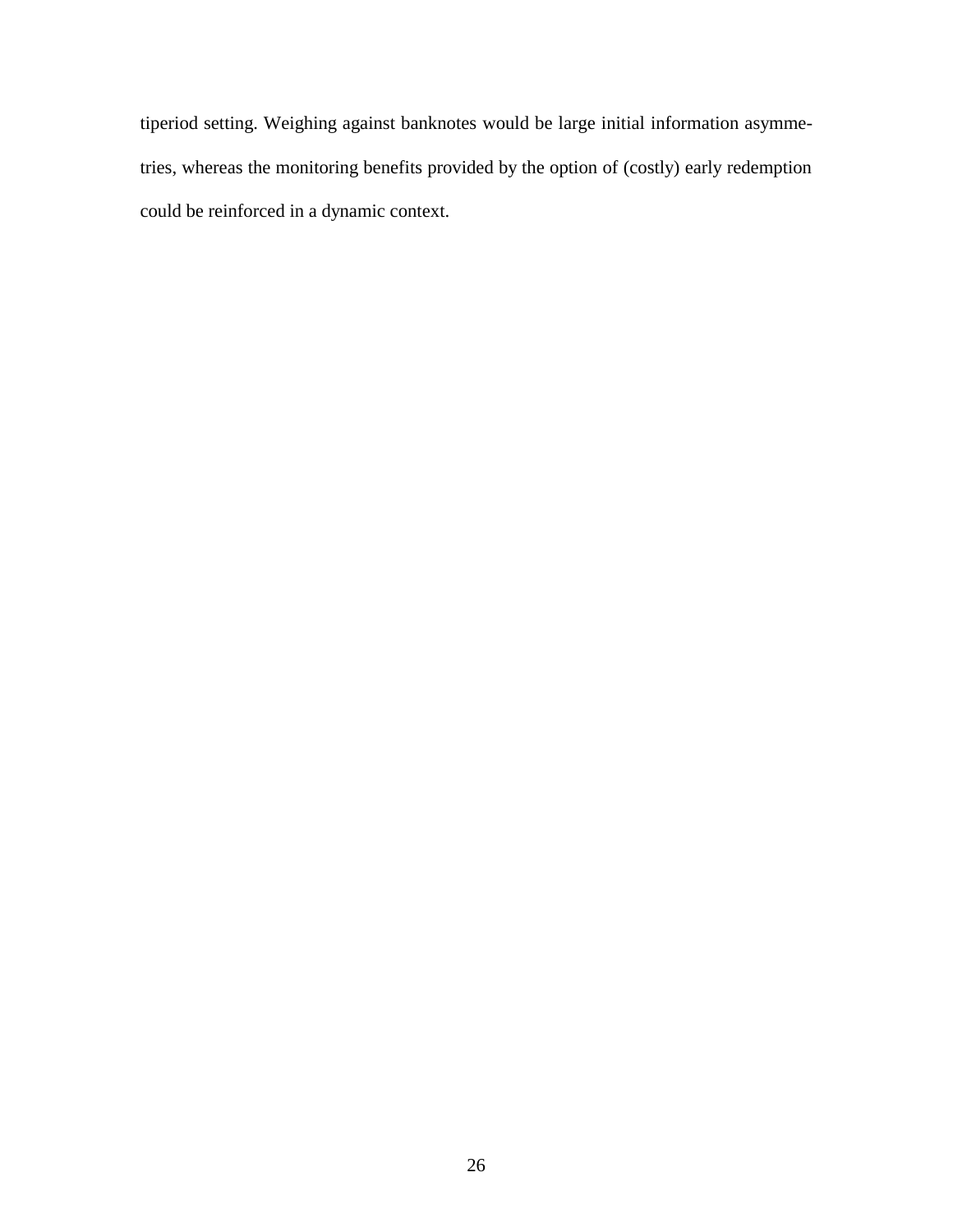# **Appendix: Numerical Example**

For purposes of illustration consider an example where

| $T_2 = 0.98$ | $p_2^H = 0.2$ | $p_2^L = 0.01$ |
|--------------|---------------|----------------|
| $T_3 = 1.1$  | $p_3^H = 0.8$ | $p_3^L = 0.9$  |

These parameter values imply that

 $EV(0) = 0.9998$  $EV(1) = 1.076$  $\Delta = 0.005$  $\Lambda = 0.045647$ 

These values imply the following values for the bank's profits under the banknote arrangement (incomplete contracting), the bank's profits under the check arrangement, the proportion of the bank's portfolio invested in the high-effort project under the banknote arrangement, and the market discount on the bank's notes as of period 1.

| able |  |
|------|--|
|------|--|

| Value of early<br>redemption cost | Bank's profit<br>under checks $=$ | Bank's profits un-<br>$der notes =$   | Fraction of<br>portfolio in | Period one dis-<br>count on face |
|-----------------------------------|-----------------------------------|---------------------------------------|-----------------------------|----------------------------------|
|                                   | $EV(1) - (1 + \Lambda)$           | $p_3(\mathcal{E}_1)(T_3-(1+\Lambda))$ | high-effort                 | value of notes $=$               |
|                                   |                                   |                                       | project $\varepsilon_1$     | $1-(1+\Lambda)^{-1}$             |
| $\Delta$                          | .071                              | .076                                  |                             | .004975                          |
| .01                               | .066                              | .0724                                 | .953                        | .0099                            |
| .02                               | .056                              | .0651                                 | .857                        | .0196                            |
| .03                               | .046                              | .0577                                 | 0.760                       | .0291                            |
| .04                               | .036                              | .05                                   | .659                        | .0385                            |
|                                   | .0304                             | .0456                                 | .602                        | .0437                            |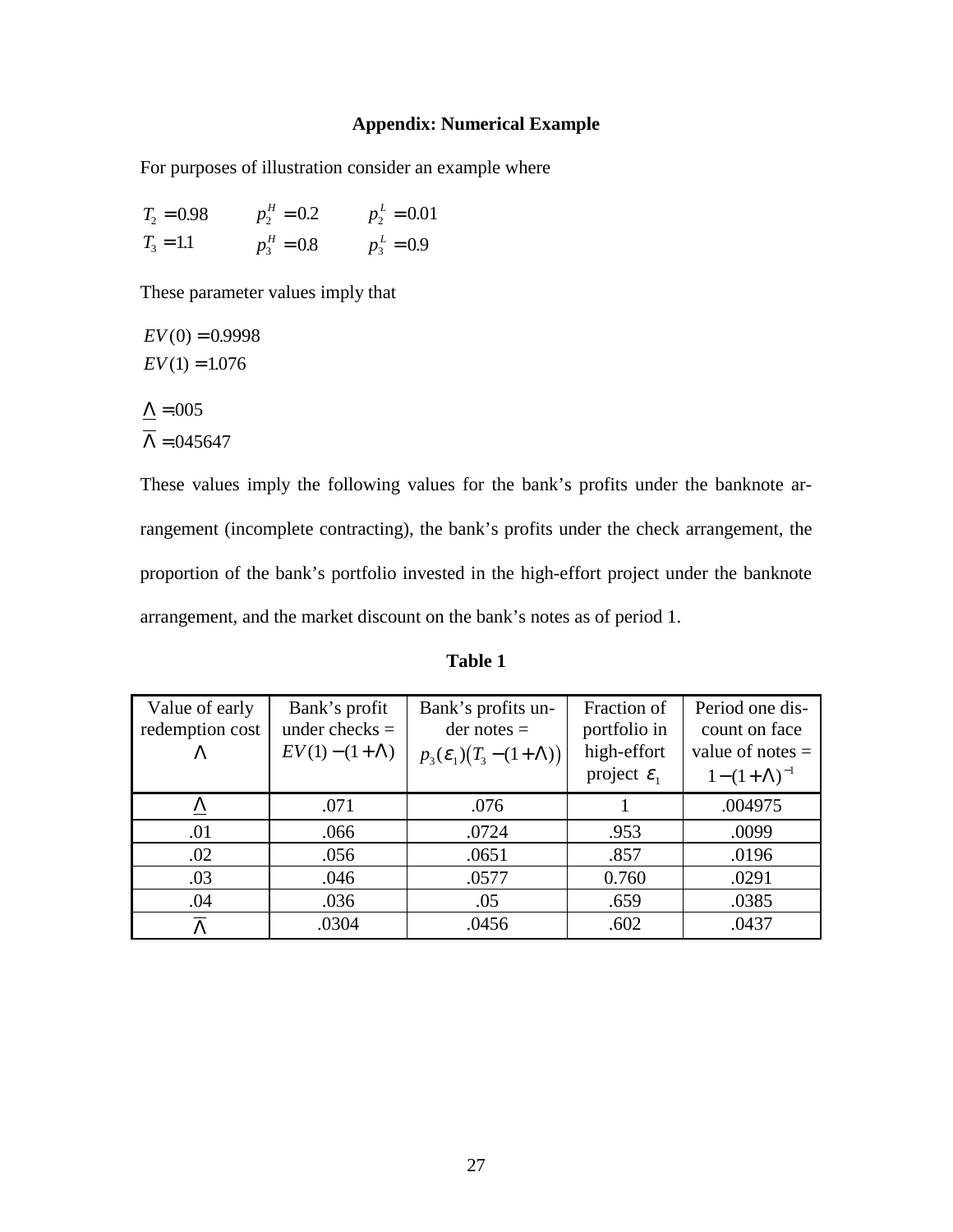#### **References**

- Bank for International Settlements. *Electronic Money: Consumer Protection, Law Enforcement, Supervisory and Cross-Border Issues.* Basle: 1997.
- Board of Governors of the Federal Reserve System. "Electronic Funds Transfers." *Federal Register* 61 (May 2, 1996): 19696-705.
- Calomiris, C.W. and C.M. Kahn. "The Role of Demandable Debt in Structuring Optimal Banking Arrangements." *American Economic Review* 81 (1991): 497-513.
- Champ, B., N. Wallace, and W.E. Weber. "Interest Rates under the U.S. National Banking System." *Journal of Monetary Economics* 34 (1994): 343-58.
- Diamond, D.W. and P.H. Dybvig. "Bank Runs, Deposit Insurance and Liquidity." *Journal of Political Economy* 91 (1983): 401-419.
- Federal Deposit Insurance Corporation. "Stored Value Cards and Other Electronic Payment Systems." *Federal Register* 61 (August 2, 1996): 40494-97.
- Flannery, M. J. "Debt Maturity and the Deadweight Cost of Leverage: Optimally Financing Banking Firms." *American Economic Review* 84 (1994): 320-31.
- Friedman, M. and A.J. Schwartz. *A Monetary History of the United States, 1867-1960.* Princeton, N.J.: National Bureau of Economic Research, 1963.
- Good, B.A. "Electronic Money." Federal Reserve Bank of Cleveland Working Paper 9716, December, 1997.
- Gorton, G. "Reputation Formation in Early Bank Note Markets." *Journal of Political Economy* 104 (1996): 346-97.
- Kahn, C.M. and A. Winton. "Ownership Structure, Speculation, and Shareholder Intervention." Forthcoming in *Journal of Finance,* 1998.
- Maug, E. "Large Shareholders as Monitors: Is There a Trade-off between Liquidity and Control? Forthcoming in *Journal of Finance,* 1998.
- Rockoff, H. *The Free Banking Era: A Re-examination.* New York: Arno, 1975.
- Rockoff, H. "New Evidence on Free Banking in the United States." *American Economic Review* 75 (1985): 886-889.
- Rolnick, A. and W. Weber. "Explaining the Demand for Free Bank Notes." *Journal of Monetary Economics* 21 (1988): 47-71.
- Smith, A. *An Inquiry into the Nature and Causes of the Wealth of Nations.* 1776. Reprint: New York: The Modern Library, 1994.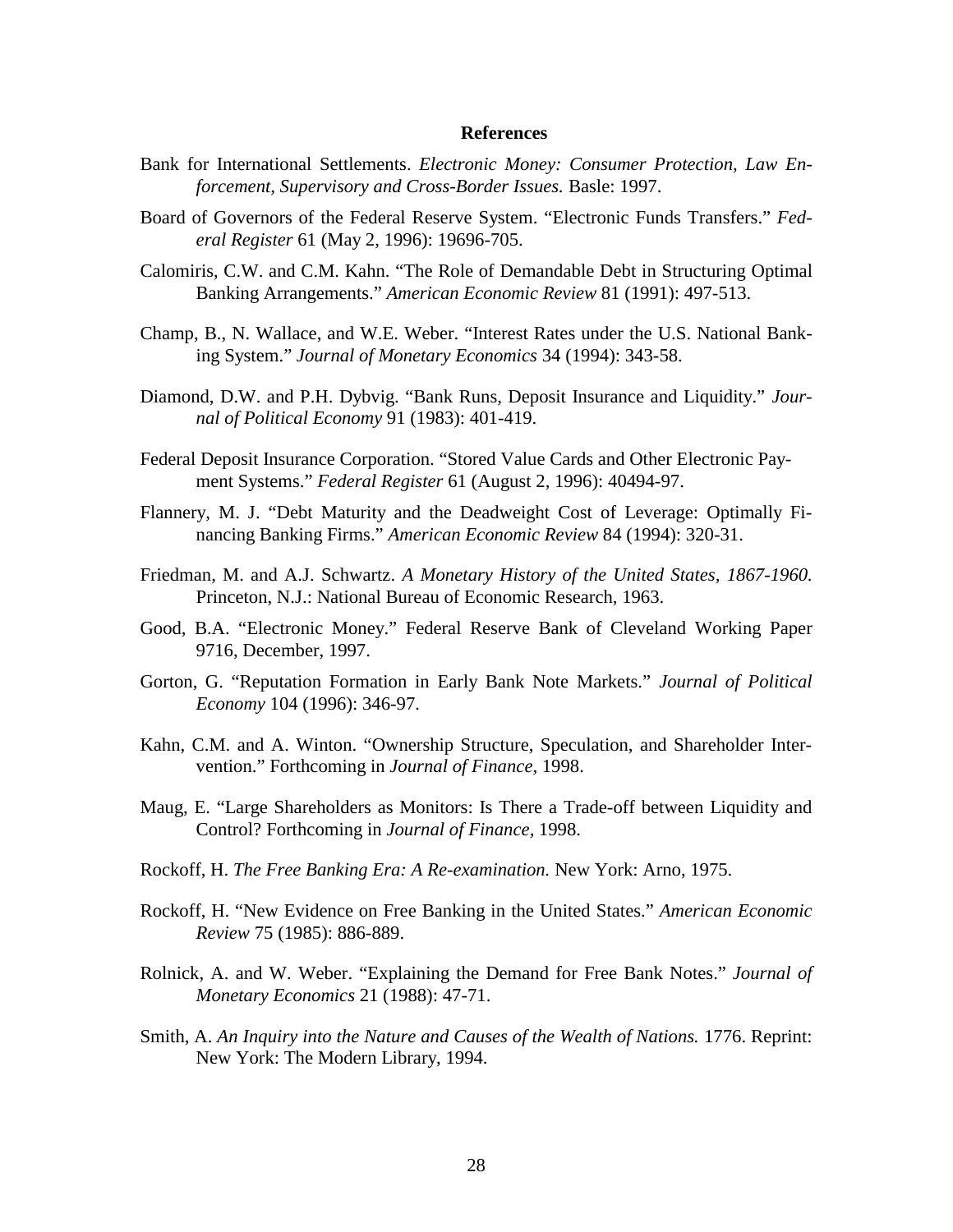- Task Force on Stored-Value Cards. 1997. "A Commercial Lawyer's Take on the Electronic Purse: An Analysis of Commercial Law Issues Associated with Stored-Value Cards and Electronic Money." *The Business Lawyer*, 52 (February): 653- 727.
- Thornton, H. *An Enquiry into the Nature and Effects of the Paper Credit of Great Britain.* 1802. Reprint. New York: Augustus M. Kelley, 1962.
- Townsend, R.M. "Optimal Contracts and Competitive Markets with Costly State Verification." *Journal of Economic Theory* 21(1979): 265-93.
- Williamson, S.D. "Laissez-Faire Banking and Circulating Media of Exchange." *Journal of Financial Intermediation* 2 (1992): 134-167.
- White, E.N. "Free Banking, Denominational Restrictions, and Liability Insurance." In *Money and Banking: the American Experience*, 99-118*.* Fairfax, Virginia: George Mason University Press, 1995.
- White, L.H. *Free Banking in Britain: Theory, Experience, and Debate 1800-1845.* Cambridge: Cambridge University Press, 1984.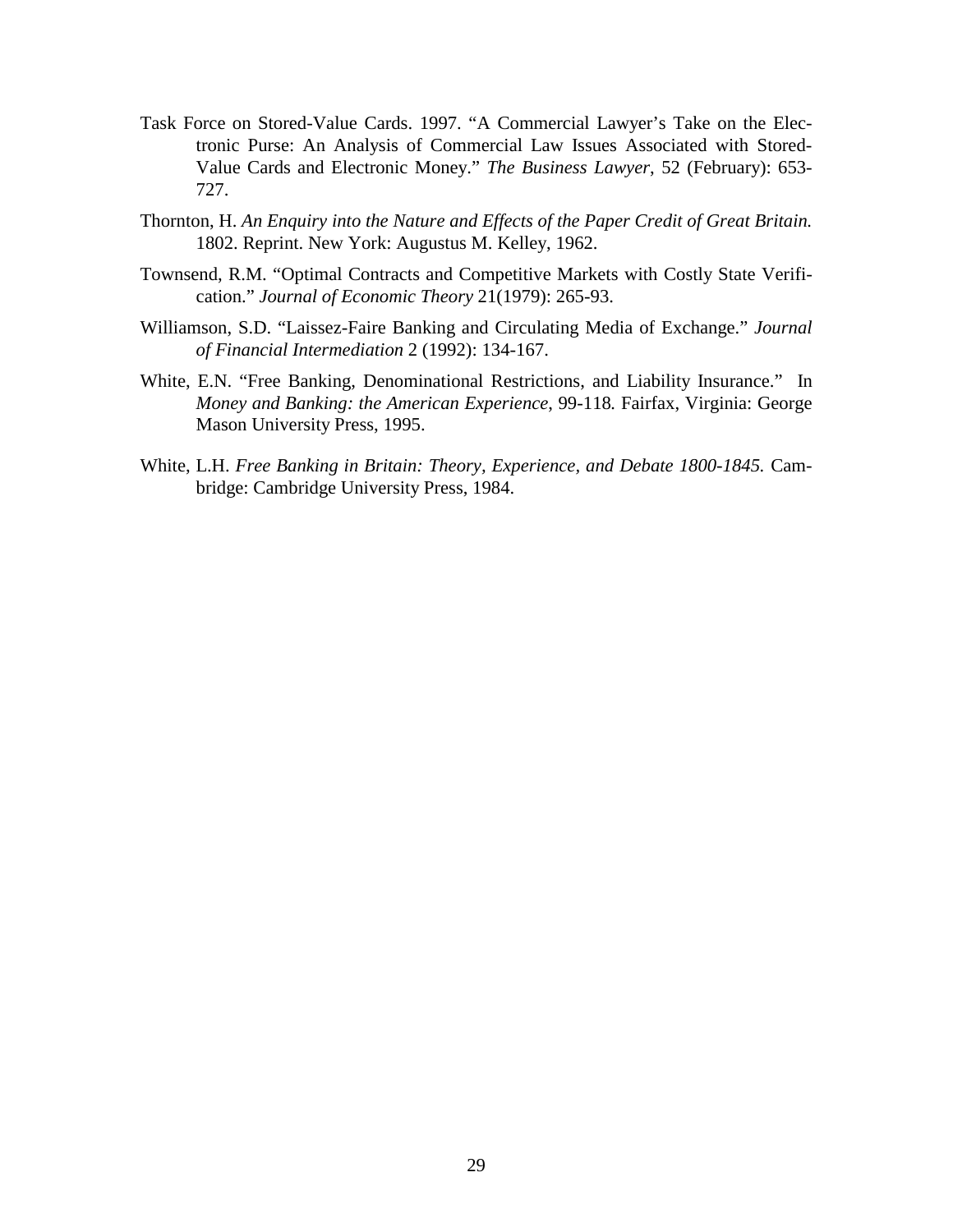### **Notes**

 $\overline{a}$ 

<sup>1</sup> To receive value from a Visa stored-value card requires that the recipient of the stored value have a merchant account with Visa, and that the transaction be cleared through Visa's clearing system. By contrast, any holder of a Mondex stored-value card may receive value from any other holder of a Mondex card. Information on the Visa and Mondex stored-value cards may be found at their respective web sites: http://www.visa.com/ and http://www.mondexusa.com/.

 $2^2$  A modern analog to these laws can be found in Japan's Prepaid Card Law, which is discussed in section IV below.

 $3$  We note this may not be an innocuous assumption. Williamson (1992) constructs several environments in which the availability of private, circulating liabilities causes fiat money not to be valued in equilibrium. The type of circulating liabilities allowed in Williamson's setup, however, differ from those we consider. See the discussion below.

<sup>4</sup> Since there is no time discounting in our model, imposing S=1 implies that the storage in effect "pays interest" at the rate of time discount. The model could easily be modified to incorporate a negative real return on storage.

<sup>5</sup> Costly observation of the bank's portfolio decision would be necessary to formally motivate the demandable debt arrangement between the consumer and bank (see. e.g., Calomiris and Kahn (1991)). Here we will note that the issue of debt is universally prevalent in banking environments, and simply take such arrangements as given.

<sup>6</sup> Since in our model there is no scope for fraud by the consumer or by the merchant, the "check" arrangement as described above can be interpreted as a cashier's check or certified check (which are considered liabilities of the institution on which they are drawn), rather than a personal check (which is considered a liability of the check writer). This arrangement could also be interpreted as a "giro" or credit (i.e., payor-initiated) transfer rather than a debit (payee-initiated) transfer.

Throughout the paper we assume limited liability on the part of the bank; this assumption is incorporated into expression (9). Hence the analysis below will not apply to banking systems which require unlimited liability, as was the case in the Scottish free banking system 1800-1845 (see White (1984)).

 $8$  The optional redemption feature of the banknote arrangement, as defined above, distinguishes it from Williamson's (1992) "circulating notes," which lack this feature.

<sup>9</sup> As was the case with the check arrangement, different institutional interpretations can be put on the banknote arrangement. In particular, the transaction modeled above could be reinterpreted as a check transaction in certain cases. For example, if the consumer and the merchant both having an account with the bank, the consumer's assignment of her debt claim would correspond to an "on-us" check transaction, i.e., a transfer of balances from one of the bank's customers (the consumer) to another (the bank). A similar interpretation would apply if the merchant and the consumer held accounts at different banks, but where the banks were linked by a correspondent-respondent ("nostro-vostro") rela-